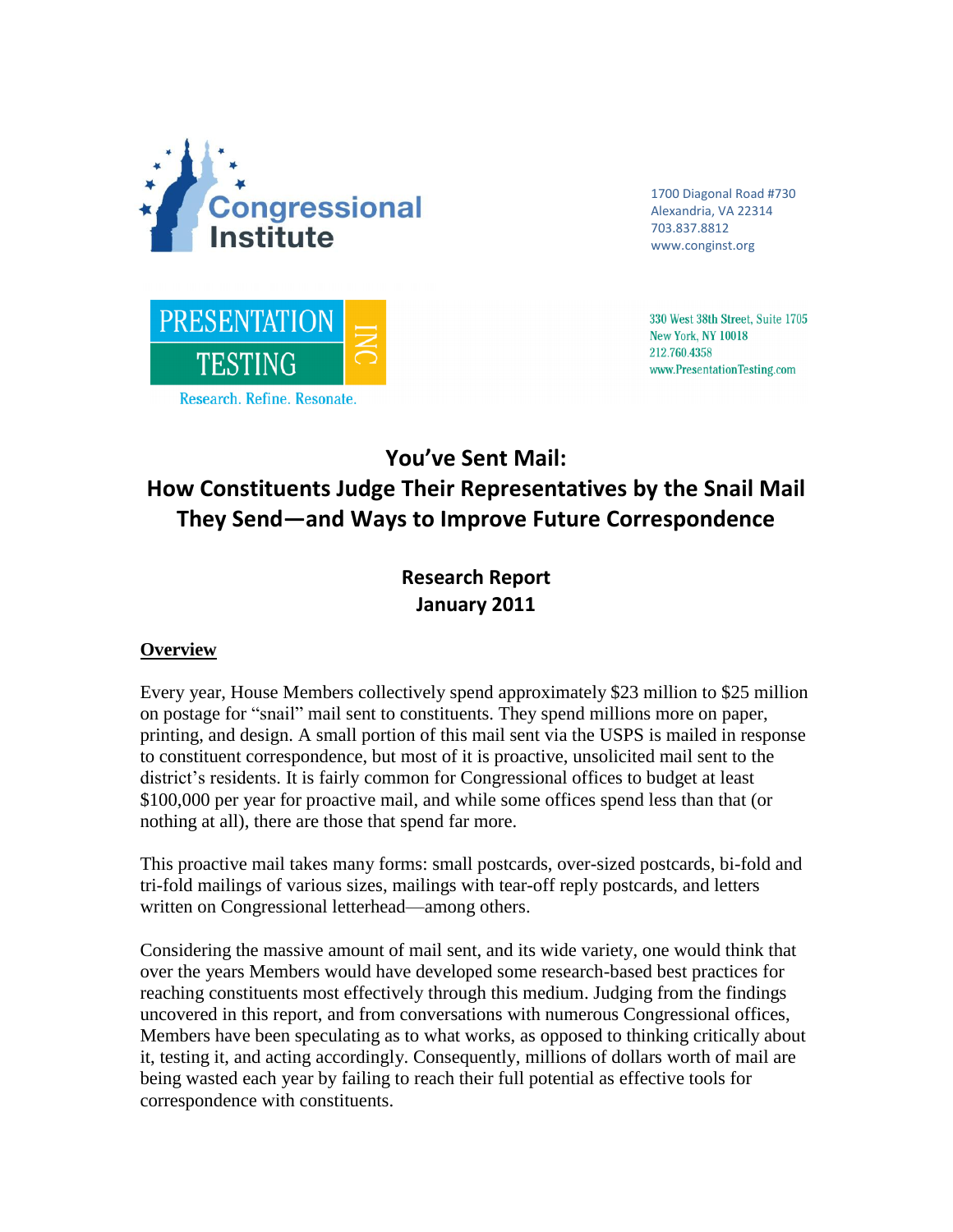This report is designed to be a first step in helping guide Members of Congress to mail smarter and more cost-effectively—particularly given the financial constraints Congress is imposing on itself. While extensive in its findings, this report is meant as a starting point for research on the question of mail, not the end point.

One critical consideration related to this topic is that printed mail, sent via the USPS, competes with other forms of communication that have gained wide acceptance in our society in recent years. E-newsletters, Facebook, Twitter, and tele-town halls are among the newer forms of outreach to constituents, and these vie with printed mail for the attention of increasingly distracted constituents. This puts an added onus on Congressional offices to not waste taxpayers" money, and to send snail mail that can break through the clutter of media-generated messages that constituents have to sort through every day.

The increasing competition for constituents' splintered "mind-share" may account for a consistency found throughout the survey results cited in this report: A clear majority of constituents say they are not very likely to read any given piece of Congressional mail sent to them. And these constituents' concern about finances and how government money is spent drives a related opinion: Congressional mail pieces are not a very good use of taxpayers' dollars.

This critical look at Congressional mail should serve as yet another wake-up call to Members that their constituents expect them to spend their tax dollars more wisely. As important, this study serves as a blueprint for helping Members do just that.

# **Summary of Key Findings**

- 1) When in doubt, keep it brief. To get mail read more often by constituents, rely on modest-sized postcards and one-page letters
- 2) Constituents hate homework; don"t say it in two pages if you can say it in one
- 3) Over-sized mailings raise constituents' ire
- 4) Mail pieces soliciting constituent feedback are better-regarded than mail pieces that merely inform
- 5) Make sure mail pieces pass the "smell test": Could they plausibly be confused with campaign literature?
- 6) Constituents are skeptical; cite sources for your facts
- 7) Don"t skimp on quality in the name of fiscal discipline; save money by mailing smarter
- 8) Older constituents are more likely to actually read what you mail—be kind to them and ditch the small font sizes
- 9) Constituent service is important, but don"t send an entire mailing about one specific service to the entire district
- 10) Finely-targeted proactive mail allows Members to tell a nuanced story to key audiences that might otherwise be overlooked
- 11) The younger the constituent, the less bothered they are by the concept of targeting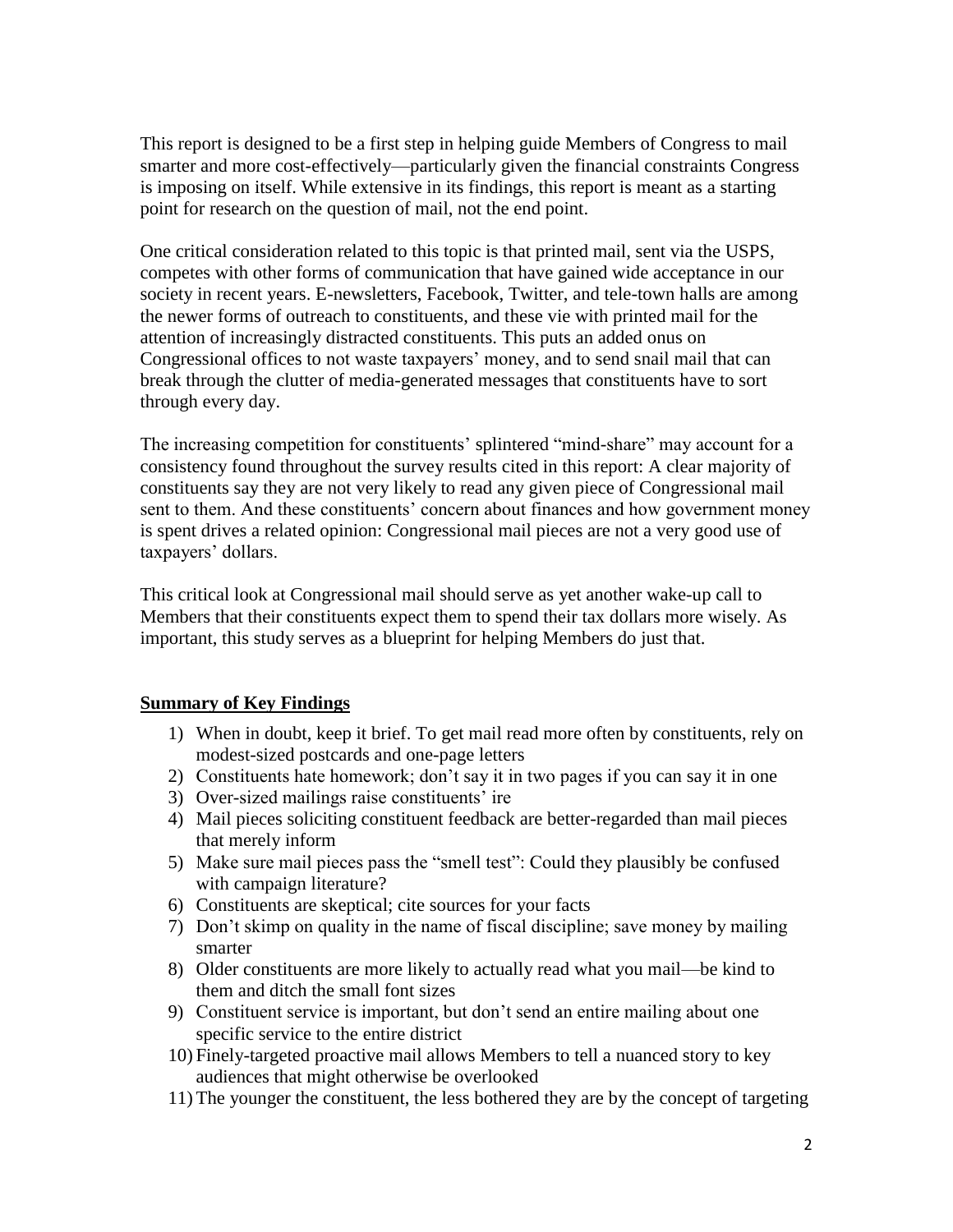## **Study Design and Methodology**

This research project contains both a quantitative and qualitative component. On the quantitative side, Presentation Testing conducted a national online survey of 920 registered voters from December 26, 2010 to January 4, 2011. In the survey, we started off by asking respondents a variety of questions about their communications with their Member of Congress. We then instructed them as follows:

For the next set of questions, please imagine that your Congressman is named Michael Adams.

You"re going to see four pieces of mail that resemble the types of mail that Congressman Adams might send to your home sometime in the next year. Please imagine that any locations he references in these mail pieces are in your Congressional district.

You will view these mail pieces one at a time, both up-close and at a distance, so you can see each one"s actual size and read at least a part of what they say. After you view each one, you will be asked two questions.

The two questions were:

- 1) On a scale from 1 to 10, with 1 being not at all likely, and 10 being very likely, how likely would you be to actually read this piece of mail if you received it from Congressman Adams?
- 2) On a scale from 1 to 10, with 1 being "a poor use of taxpayer dollars," and 10 being "an excellent use of taxpayer dollars," how would you rate this piece of mail if you received it from Congressman Adams?

Presentation Testing created the Michael Adams mail pieces by scanning actual Congressional mail pieces and electronically removing any reference to the actual Member of Congress or his district. We purchased a stock photo of a gentleman who might resemble a Member, and gave him the name Michael Adams, and inserted his photo where the actual Congressman"s photo appeared. There were some instances where, in the "real" mail piece, a Member appears with others in a group setting. In those situations we removed those photos and replaced them with a stock photo of an audience, and indicated in the caption that they were listening to Michael Adams speak to them.

Please note that we actually tested 12 different mail pieces in total, and each survey respondent viewed four of the 12, randomly chosen. As a result, approximately each mail piece was viewed on average by just over 300 respondents. We also captured demographic information about all 920 respondents. The margin of error on the total sample of 920 is 3.2%. On the questions related to each mail piece, the margin of error is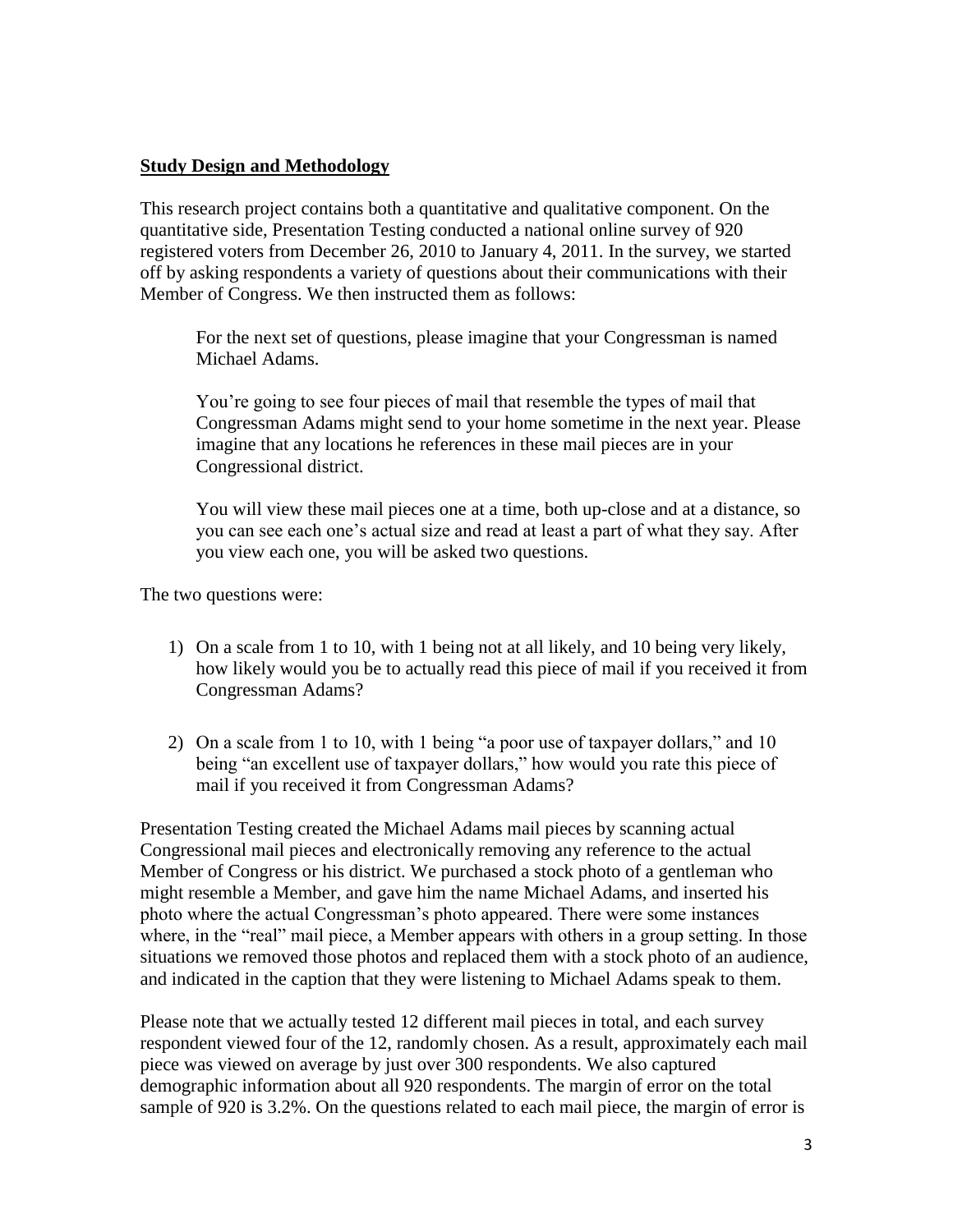5.6%. We weighted the entire sample to bring gender and age more in line with voter data.

On the qualitative side, we conducted two focus groups in suburban Philadelphia (Mt. Laurel, NJ) and two in Raleigh, NC. One suburban Philadelphia group contained 12 moderate Republicans and the other 12 moderate Democrats. One North Carolina group contained 14 moderate Republicans and the other 13 moderate Democrats. We asked each group to evaluate, one piece at a time, between 12 and 14 pieces of Congressional mail. We probed each group to determine why certain attributes of Congressional mail would make them want to (or not want to) read a given piece of it. We also probed as to why some pieces were better or worse uses of taxpayer dollars.

In order to undertake this current study, special thanks belong to Mark Strand, the President of the Congressional Institute. His ongoing commitment to cutting-edge research, combined with the generous support of the Congressional Institute"s board of directors, is having a substantial impact on how well and how often Congress communicates with constituents.

| #              | <b>Title of Mail Piece</b>                 | <b>Topic</b>                  | <b>Dimensions</b>                                                      | % very<br>likely to<br>read <sup>2</sup> | % say very<br>good or<br>excellent<br>use of<br>taxpayer<br>dollars <sup>3</sup> |
|----------------|--------------------------------------------|-------------------------------|------------------------------------------------------------------------|------------------------------------------|----------------------------------------------------------------------------------|
| 1              | Tax Relief for [Name of<br>State]          | <b>Taxes</b>                  | 14.92" x 10.92", 1<br>page front & back                                | 34.8%                                    | 24.0%                                                                            |
| $\overline{2}$ | <b>E-newsletter Signup</b>                 | <b>E-newsletter</b><br>Signup | 8.5" x 11", single<br>page folded in half<br>with tear-off<br>postcard | 49.1%                                    | 35.3%                                                                            |
| 3              | Healthcare                                 | Healthcare                    | 8.5" x 11", 1 page<br>front and back                                   | 41.6%                                    | 26.3%                                                                            |
| 4              | Travel Alert: Passports                    | Passport<br>Renewal Info      | 8.75" x 12", 1 page<br>front & back                                    | 37.5%                                    | 26.7%                                                                            |
| 5              | 2009 Annual<br><b>Congressional Report</b> | Annual<br>Report              | 17" x 11", single<br>sheet folded into<br>four page mailer             | 33.3%                                    | 21.9%                                                                            |
| 6              | Michael Adams' Job Fair                    | Job Fair<br>Invitation        | 11" x 5.75"<br>postcard, 1<br>page front & back                        | 41.4%                                    | 33.8%                                                                            |
| $\overline{7}$ | <b>Reducing Government</b><br>Spending     | Government<br>Spending        | 30" x 8.5", tri-fold<br>front and back                                 | 31.7%                                    | 15.2%                                                                            |

*Description of the mail pieces<sup>1</sup> and how they scored in our survey*:

 1 All mail pieces EXCEPT 9, 11, and 12 were printed using 4-color.

 $^2$  This is the % of respondents who rated the piece an 8, 9, or 10 on a 1-to-10 scale.

 $3$  Ibid.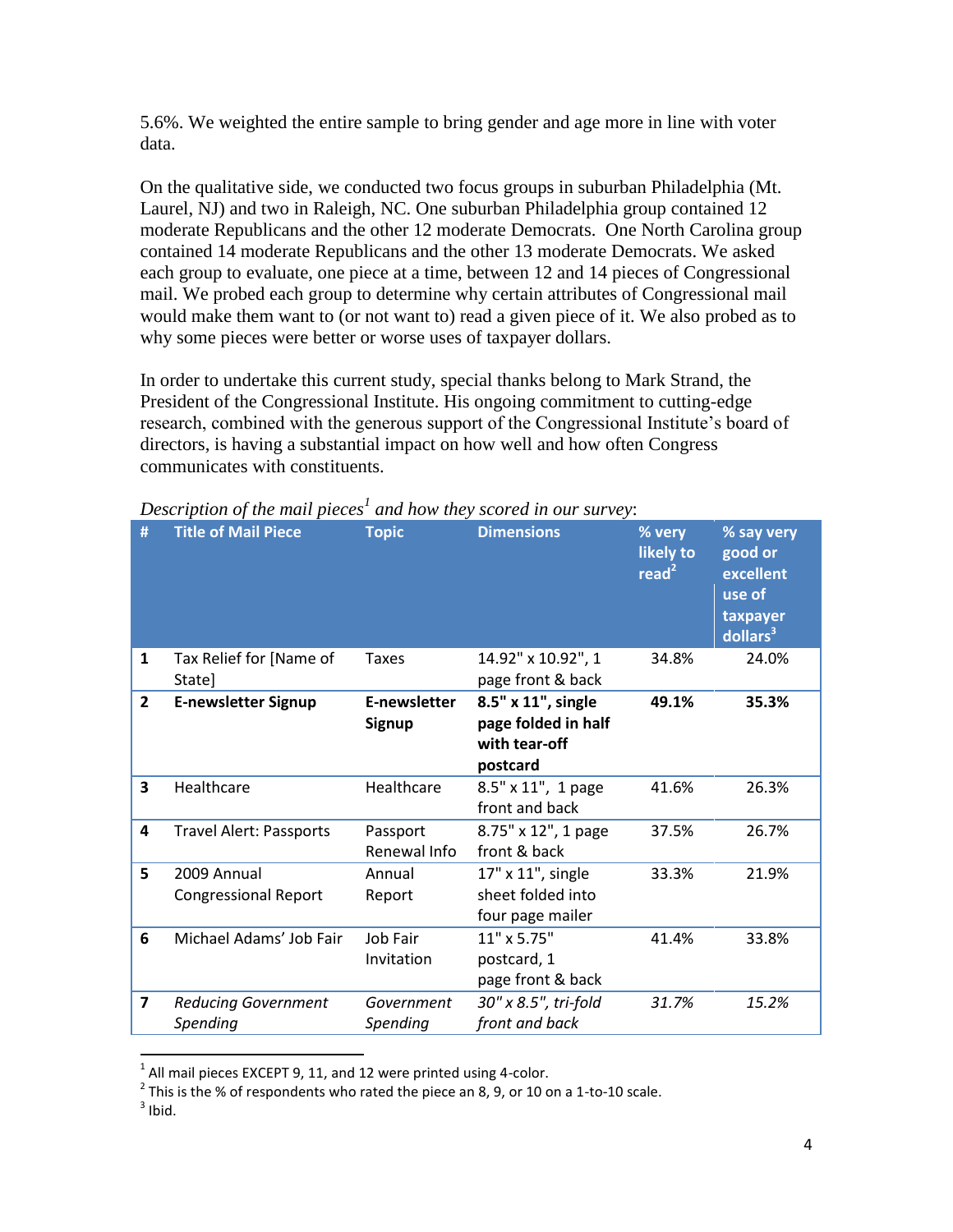| 8               | Presidents/Debt                          | Government<br>Spending         | 17" x 11", single<br>sheet folded into<br>four page mailer | 39.4% | 30.0% |
|-----------------|------------------------------------------|--------------------------------|------------------------------------------------------------|-------|-------|
| 9               | <b>Town Hall Invite</b>                  | <b>Town Hall</b><br>Invitation | 8.5" x 11", single<br>page letter on<br>letterhead         | 44.2% | 30.6% |
| 10              | <b>Making Washington</b><br>Work for You | Tax hikes                      | 8.3" x 5.4", postcard                                      | 41.2% | 24.5% |
| 11              | <b>Puppy Mills</b>                       | <b>PUPS Act</b>                | 8.5" x 11", 2 page<br>letter on letterhead                 | 33.8% | 25.3% |
| 12 <sup>2</sup> | Conservation                             | Environment<br>& Open<br>Space | 8.5" x 11", 2 page<br>letter on letterhead                 | 33.1% | 23.7% |

#### **Bold** = **Highest scoring piece**; *Italics = Lowest scoring piece*

These additional pieces were discussed in our focus groups but were not included in our survey $4$ :

| <b>Title of Mail Piece</b>               | <b>Topic</b>                                                 | <b>Dimensions</b>                                          | <b>Reply Card Attached?</b> |
|------------------------------------------|--------------------------------------------------------------|------------------------------------------------------------|-----------------------------|
| "I want to hear                          | Town hall invite with                                        | 11" x 6", postcard                                         | Yes                         |
| from you"                                | detachable survey<br>reply card                              | with detachable<br>postcard                                |                             |
| <b>Healthcare Update</b>                 | Healthcare                                                   | 17" x 11", single<br>sheet folded into<br>four page mailer | No.                         |
| <b>Making Washington</b><br>Work for You | Making your<br>commute more<br>affordable                    | 8.3" x 5.4", postcard                                      | No.                         |
| H.R. 554                                 | Posting legislation<br>online for 72+ hours<br>before a vote | 8.5" x 11", single page<br>letter on<br>letterhead         | No.                         |

# **KEY FINDINGS**:

## **1) When in doubt, keep it brief. To get mail read more often by constituents, rely on modest-sized postcards and one-page letters**

Millions of MRA dollars are spent on large, glossy mail pieces. Considerable staff resources are applied to writing extensive proactive letters to constituents. But is the mail currently produced the best use of valuable resources? The answer is no.

 4 The first three of these four pieces were printed using 4-color.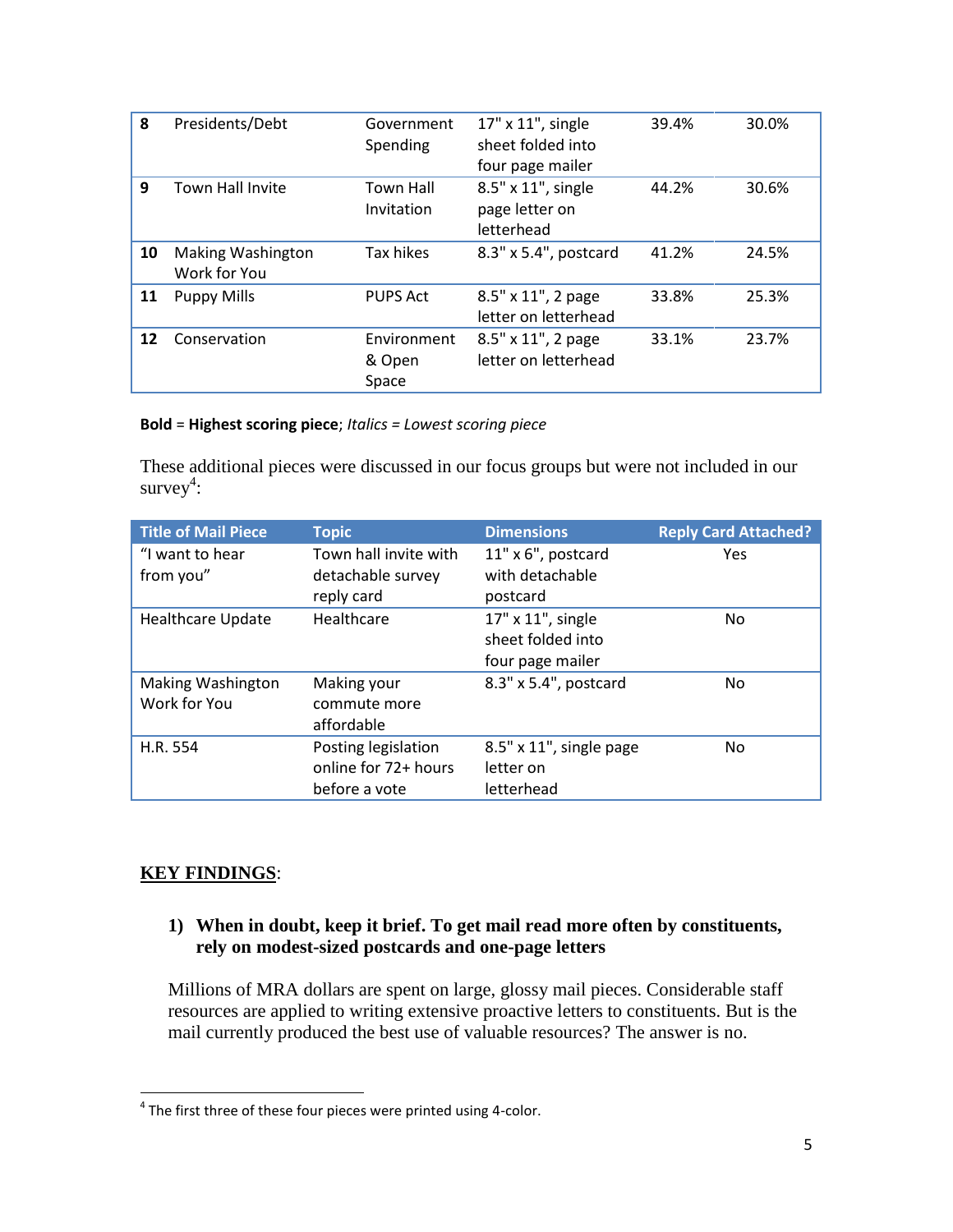We compared the survey data for the four smaller/shorter pieces in our study (two postcards, a one-page letter, and a small bi-fold mailer with a detachable reply card) to that of the eight larger pieces (one tri-fold, two large bi-folds, one large sized and one over-sized postcard, and two two-page letters). There was a dramatic difference in both of our survey metrics when comparing these categories:

# Smaller/shorter mail pieces are far likelier to get read (% who say they would be very likely to read)

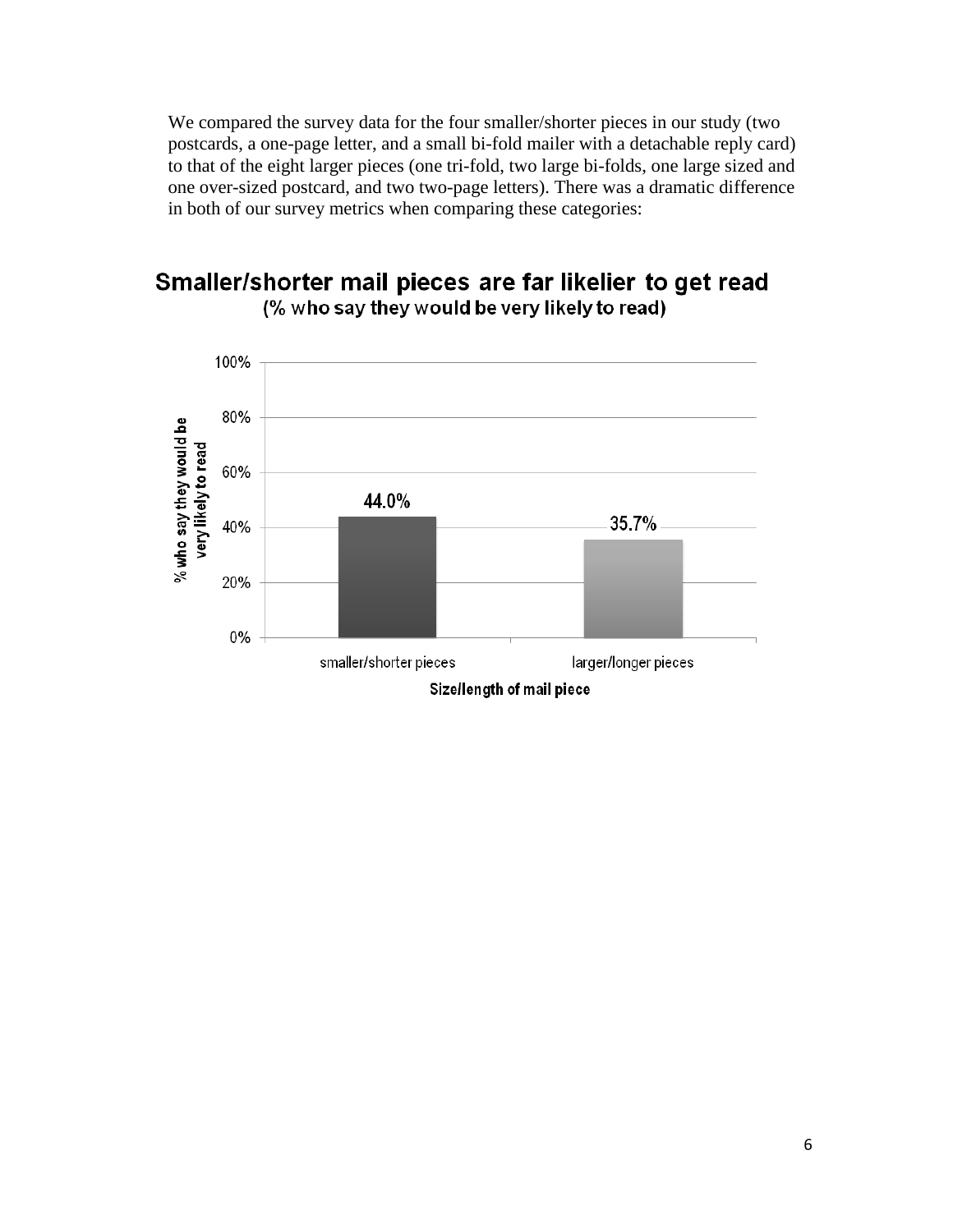

Let's face it—constituents are bombarded by messages from many quarters, and ones from Members are just a few of them. It's always easier to dispense with something short than something long, so a short item tends to win the recipient"s attention. As one focus group participant put it:

> *"We just get so much junk mail. It"s not laziness; the post card is just quicker to read."—Marilyn, moderate conservative, suburban Philadelphia*

#### *Postcards*

We found that among the highest-scoring mail pieces were those printed on postcards, or designed to appear in the size of postcards. In our internet survey we asked respondents to score three of these; one was the highest scoring of all 12 piece on both the "very likely to read" scale and the "very good or excellent use of taxpayer dollars" scale. Another was second-highest on the "use of taxpayer dollars" scale and a close fourth on the "very likely to read" scale.

The highest-scoring piece was a  $8.5$ " x  $11$ " bi-fold in four-color with a tear-off postcard, designed specifically to encourage constituents to sign up to receive the Member"s e-newsletter. Constituents could check certain boxes on the reply card to tell the Member what issues he/she wanted to be updated about in the future. Just under half of our survey respondents (49.1%) said they would be very likely to read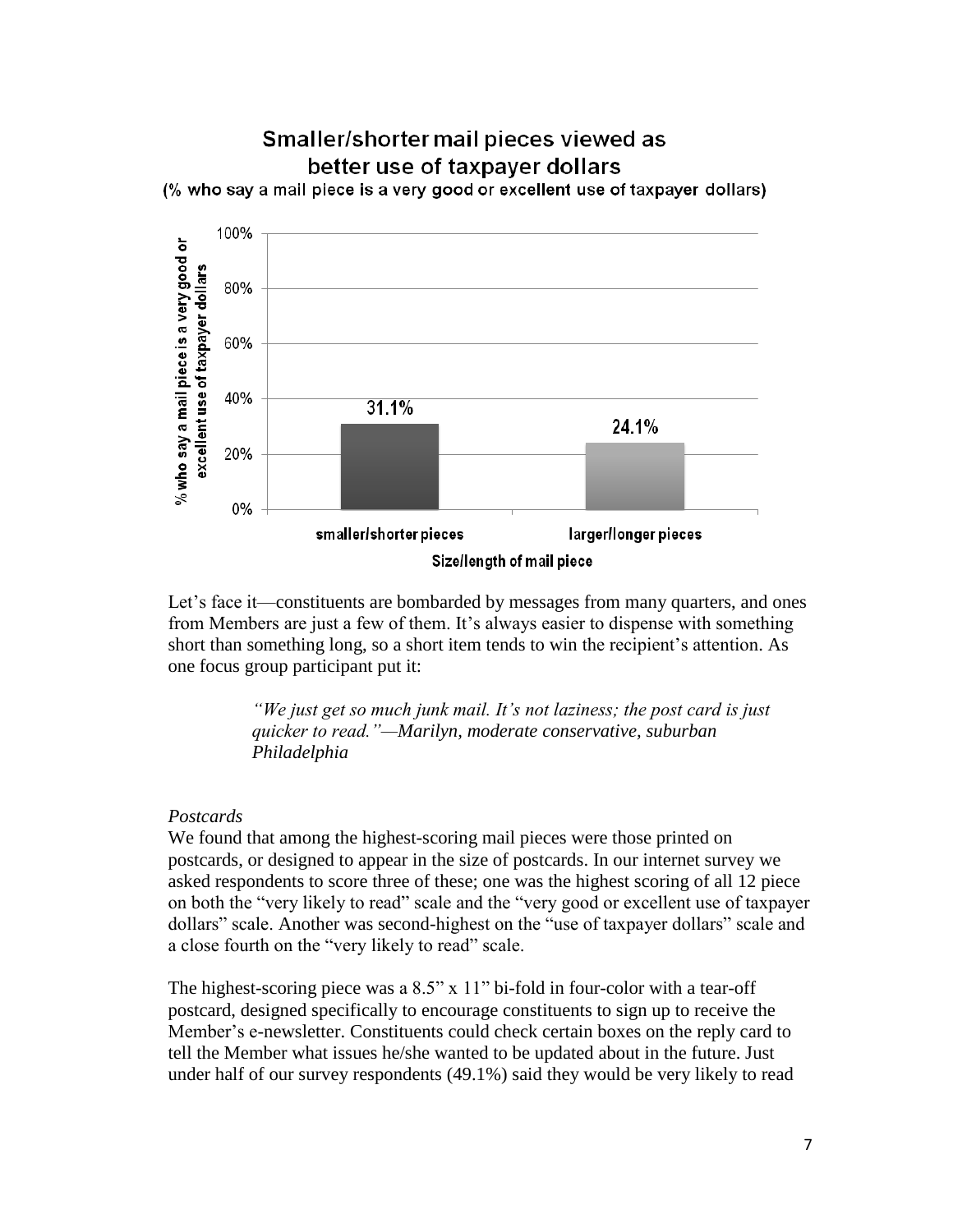this postcard if it landed in their mailbox. And 35.3% said they would consider this mail piece a very good or excellent use of taxpayer dollars.

In our Raleigh GOP focus groups we heard:

*"It"s bi-fold and it"s the right size."—Kelly, moderate conservative, Raleigh*

*"It tells you, "Tell me what is important to you." I like that they are asking you a question."—Sherrie, moderate conservative, Raleigh*

Another high-scoring mail piece from the survey was an 11" by 5.75" inch four-color postcard titled "Michael Adams Job Fair," where the Congressman invited recipients to a free jobs fair in his district. One-third (33.8%) of survey respondents said this mail piece was a very good or excellent use of taxpayer dollars, while 41.4% said they were very likely to read it if they received it by mail.

In our focus groups with Democrats in Raleigh, participants said that this mail piece demonstrates about Congressman Michael Adams that "he cares," "he"s helpful," and the mailing is "bi-partisan" (which is widely viewed as a virtue by moderate partisans on both sides).

The Republicans also had similar comments about this mail piece, with one calling it "clear," "concise," "relevant." But there were detractors, too, in this group, who thought that the piece would not be relevant to those currently employed, or that help for the unemployed should come from states, and not from Federal officials.

These comments about the strengths and drawbacks of the job fair lead to the logical question of how much of the evaluation about all the mail pieces in this report is about form vs. content. Clearly, respondents in our survey and focus groups took both into consideration in their evaluations. While it is impossible to divorce one from the other, consider this: Not one single respondent criticized any mail piece for being too short, but we heard plenty of comments about mail pieces being too long—or longer pieces being too filled with "fluff."

Short pieces tend to fulfill one or two clearly-defined purposes efficiently. That is their greatest virtue. Longer pieces tend to cover more subjects, demand more of the recipient's attention, and not reflect as well upon the Member as a result.

The third postcard we sent, related to the prospect of higher tax rates, scored fifthhighest among the 12 mail pieces for a high likelihood of being read (41.2%). It was seventh out of 12 in terms of being a very good or excellent use of taxpayer dollars, with 24.5% affirming it was. There was a clear partisan split over the value of this piece, with Republicans scoring it much higher on both scales than either Democrats or Independents.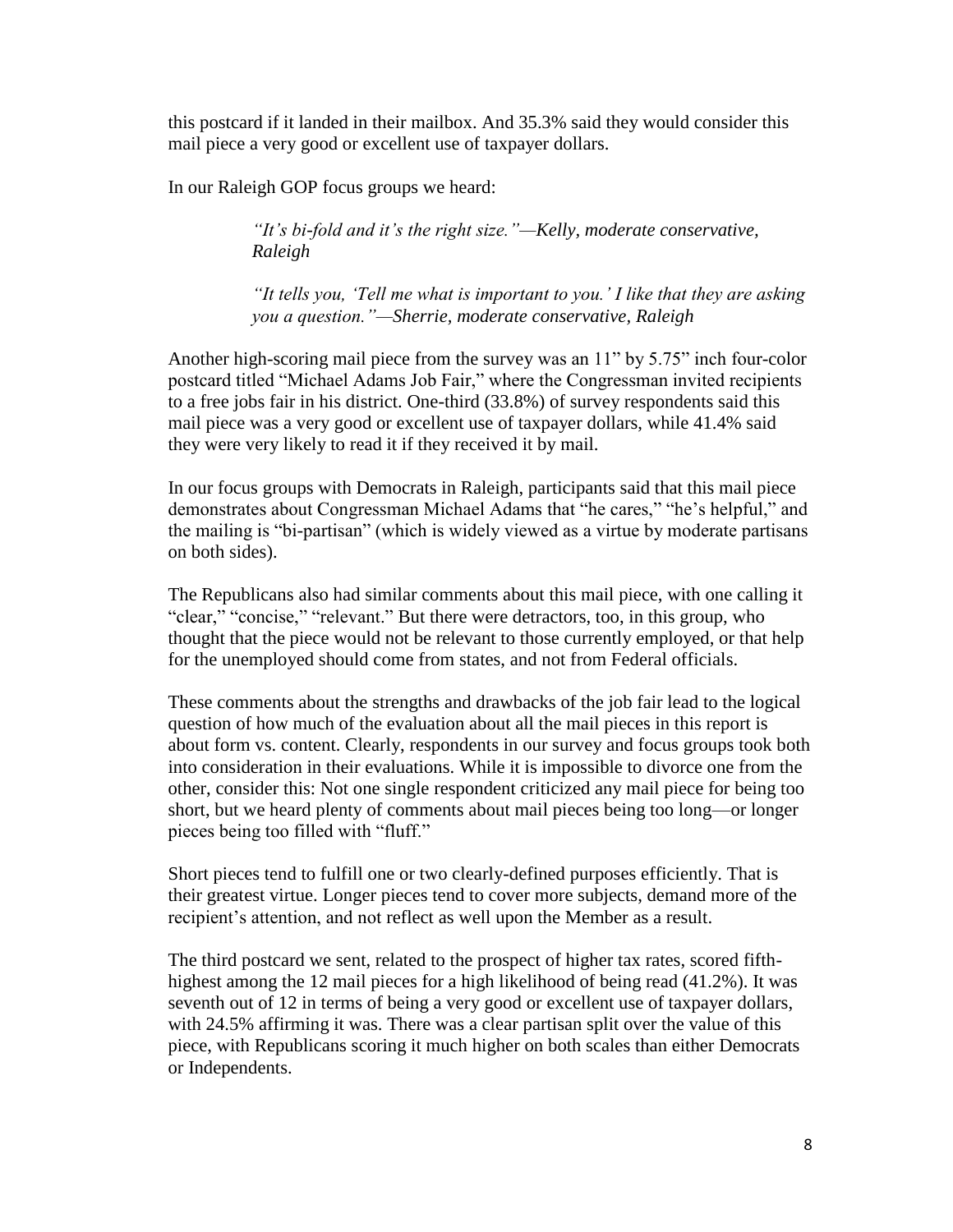#### *Postcard vs. one-page letter*

In our focus groups, we asked respondents which mail piece they would be more likely to read, a postcard or a one page letter on Congressional letterhead sent in an envelope. The groups were split on this point. We heard comments on one side:

> *"I"d read [the postcard] because it"s smaller, and I"m a mail flipper."— Kathy, moderate conservative, Raleigh*

And on the other:

*"The letter on letterhead seems more official."—Beth, moderate liberal, suburban Philadelphia*

Focus group participants were also split on which of the two formats was a better use of taxpayer dollars. Some respondents thought the letter would be cheaper to produce, since it was not in four-color, but it would be more expensive to mail, since it would be in an envelope. Conversely, some thought the postcard would be cheaper to mail, since it does not require an envelope, but more expensive to produce, since it is in four-color.

One virtue of the postcard over the letter is this: If Members choose to use a similar template for the postcard for mailings sent consistently during the course of a term, it can be used to boost recognition of the Member"s "brand" over time, visually. For new Members who want to establish themselves with their constituents, having a certain "look" that their mail pieces are known for (in terms of style, tagline, photos) can help build familiarity. We asked participants about this in our groups, and they said they"d prefer to see mail pieces sent periodically in a format they"d immediately recognize—so they"d be more likely to read it again if they"d read it in the past.

#### **2) Constituents hate homework; don't say it in two pages if you can say it in one**

First, a word on letters generally, as compared to four-color mailers: Letters sent on Congressional letterhead avoid a problem that other mail pieces potentially suffer from—i.e., letters don't pose a risk that they will be confused with campaign literature. And, as our focus group participants repeated endlessly, they resent their tax dollars being used for what visually reminds them of campaign self-promotion. Many of the four-color, non-post-card mailers we showed them inadvertently fit into that category.

Once an office decides to mail a letter proactively, it needs to consider the length. Both our survey results and focus group feedback points in one direction: keep it to one page.

#### *One-page letters vs. Two-page letters*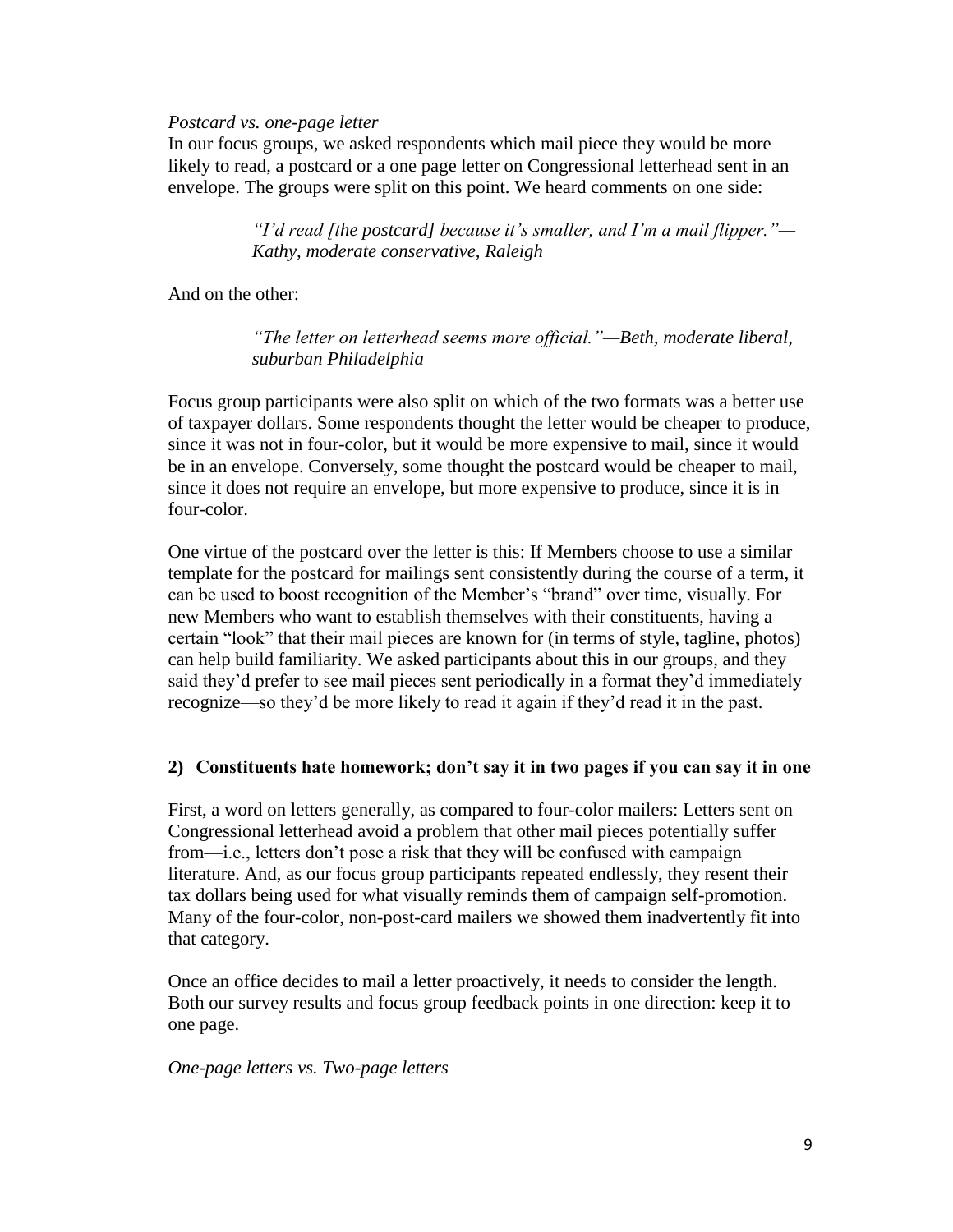We tested three letters on letterhead—one that was one page and two that were two pages. The one page letter scored far better than either of the others in our survey:

| <b>Title of Mail Piece</b> | <b>Topic</b>                   | <b>Dimensions</b>                               | % very<br>likely to<br>read <sup>5</sup> | % say<br>very<br>good or<br>excellent<br>use of<br>taxpayer<br>dollars <sup>6</sup> |
|----------------------------|--------------------------------|-------------------------------------------------|------------------------------------------|-------------------------------------------------------------------------------------|
| <b>Town Hall Invite</b>    | <b>Town Hall</b><br>Invitation | 8.5" x 11", one<br>page letter on<br>letterhead | 44.2%                                    | 30.6%                                                                               |
| <b>Puppy Mills</b>         | <b>PUPS Act</b>                | 8.5" x 11", 2 page<br>letter on<br>letterhead   | 33.8%                                    | 25.3%                                                                               |
| Conservation               | Environment<br>& Open<br>Space | 8.5" x 11", 2 page<br>letter on<br>letterhead   | 33.1%                                    | 23.7%                                                                               |

As covered elsewhere in this report, there is a challenge in separating form from content. Perhaps respondents merely preferred the content of the one-page letter, which invited them to a town hall meeting in their district, to the two-page letters, which may or may not have been of interest to them because of the topic area.

In an attempt to resolve this question, we asked respondents how the two-page letters could have been improved. Repeatedly we were told that they were too long, and would have been far more effective if limited to one page.

In our focus groups, we showed respondents letters of one or two pages, and asked for their feedback. We heard about the one page letter that it was "the cheapest," "brief," and "gets right to the point."

Meanwhile, the two page letters were repeatedly criticized for their length, even ones that respondents firmly agreed with. We heard:

> *"This [two page letter] is like a resume. Today, you don"t want a resume that reads with three pages. This [one page letter] is right to the point. You pick it up and you instantly know what he"s trying to say. You"re going to get a lot of people who trash that one [the two-pager]."— Charlotte, moderate liberal, suburban Philadelphia*

> *"After awhile you stop reading it, and there goes your tax dollars… I got to the middle of that [environment letter] and started to get bored. If he*

l  $^5$  This is the % of respondents who rated the piece an 8, 9, or 10 on a 1-to-10 scale.

 $<sup>6</sup>$  Ibid.</sup>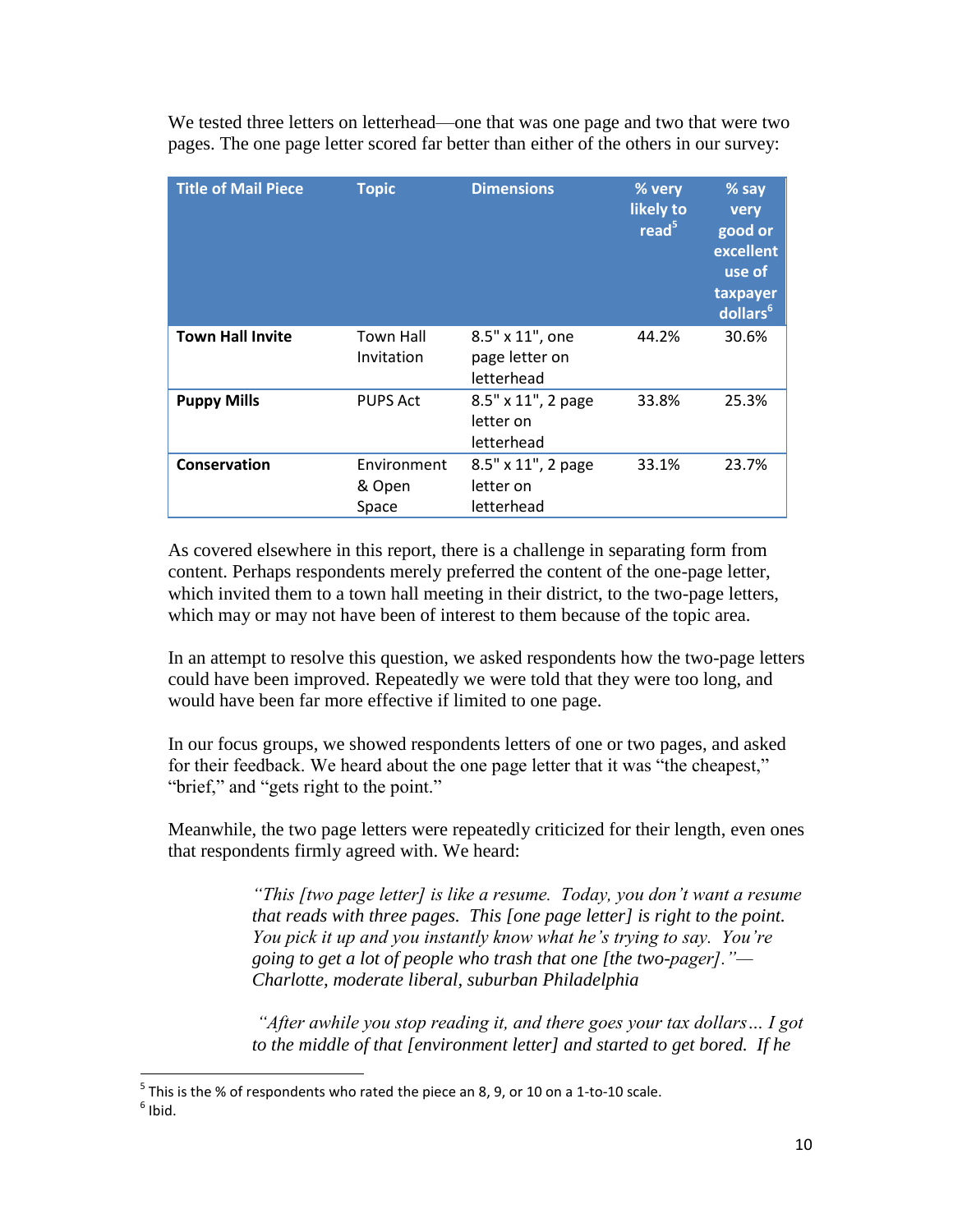#### *had done it on a post card, I would"ve read a little more."—Beth, moderate liberal, suburban Philadelphia*

Some Congressional offices believe that one page is just too short, and they cannot convey all that needs to be said in a page. The easy and effective compromise is to keep the physical letter to one page, but include a URL link to the Member"s Congressional webpage, or other relevant webpages, in the body of the letter.

**Note**: This guidance is intended for proactive mail, not mail in response to a constituent letter or email. Certainly there will be circumstances where a reply to a constituent will need to run more than one page due to the complexity of the issue. But, in general, constituents don"t like it when you make them do homework—and that"s what sending them long letters feels like.

## **3) Over-sized mailings raise constituents' ire**

Avoid making your mail pieces extra-large just to gain your constituents' attention. While it may be effective as an attention-getting tool in a campaign, over-sized mail is not well-regarded by constituents when applied on "the official side."

We tested a piece called "Tax Relief for [Name of State]," which was one page front and back, and measured 14.9" x 10.9". This was received poorly in both our survey respondents and focus groups, with only 24% of survey participants scoring it as a very good or excellent use of taxpayer dollars.

Participants in our moderate conservative suburban Philadelphia group mentioned that this over-sized piece would have been more appealing if it had been designed as a folded pamphlet. Some participants also thought that it would be expensive to print. Here are some other comments we heard:

*"It wouldn"t fit in my mailbox."—Female, moderate liberal, Raleigh*

*"It looks like a place setting. It doesn"t even make me want to look at it."—Brian, moderate liberal, Raleigh*

*"It"s expensive to print, and it"s just boring... [and] it looks more like an advertisement, and it"s also an awkward size... It should be stapled to a pole."—Gina, moderate liberal, suburban Philadelphia*

*"[There"s] a lot of ink used."—Mario, moderate liberal, suburban Philadelphia*

*"I liked the message. It was just the format I had an issue with."— Charlotte, moderate liberal, suburban Philadelphia*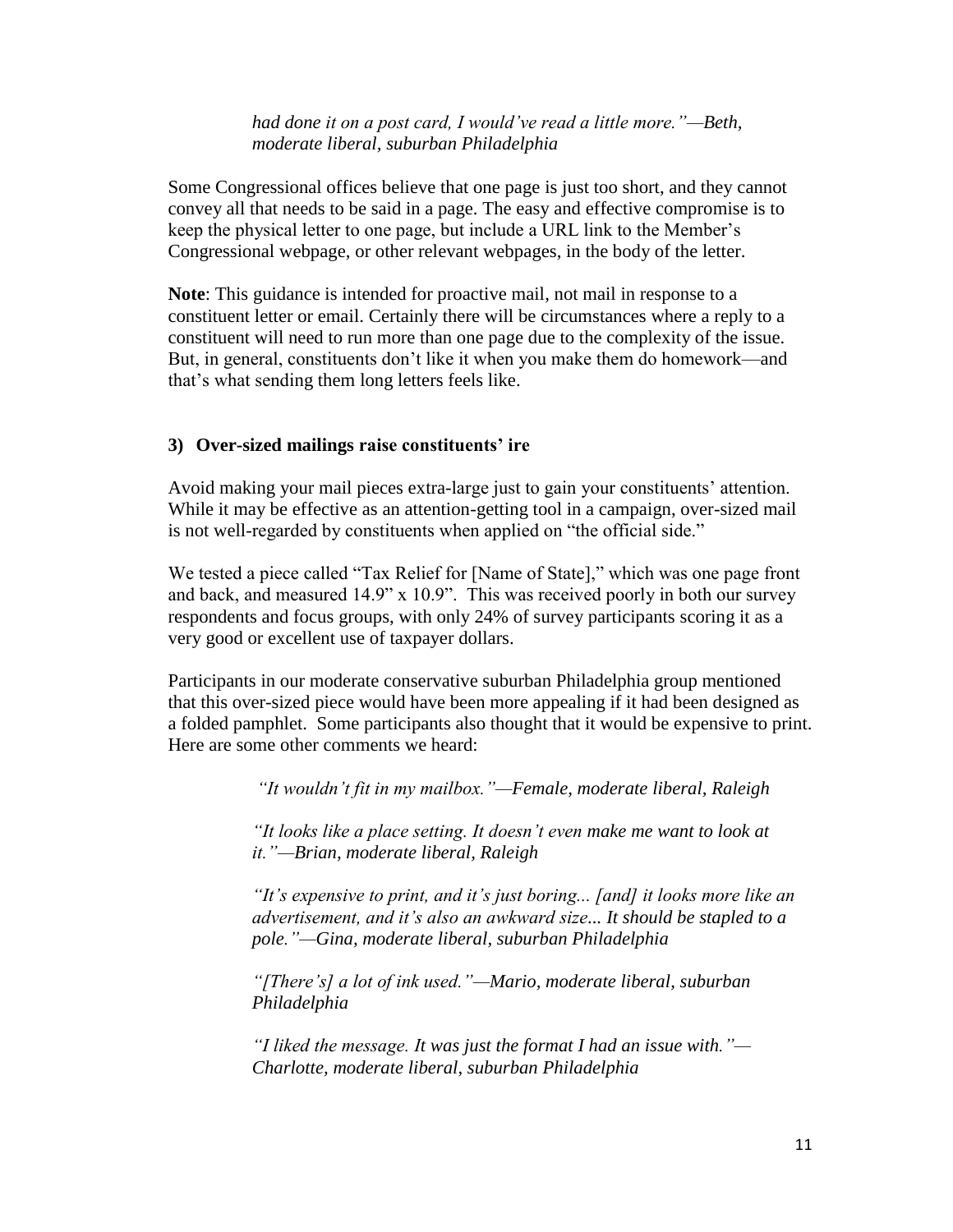*"I believe this could cost \$2 or more [per piece], with the colors and size."—Male, moderate conservative, Raleigh*

The mailing that had the worst scores in our poll was a piece titled "Reducing Government Spending," and was a 30" x 8.5" tri-fold, front and back. Only 31.7% of participants said that they would be very likely to read it, and only 15.2% identified it as a very good or excellent use of taxpayer dollars. Here's what we heard in our groups:

> *"Everything is blown up. That"s ridiculous, it"s not necessary. Are we that blind that we can"t see it?"—Christopher, moderate liberal, suburban Philadelphia*

*"It"s awkward to hold too. If you get that in all your mail, it"s awkward to hold."—Amy, moderate liberal, suburban Philadelphia*

*"The more folds, the more expensive. That"s the way I look at it."— Joseph, moderate liberal, suburban Philadelphia*

Another pet-peeve our participants pointed out was a mailing that had a lot of "wasted space." Here are some comments we heard about two larger pieces, the first one being "Tax Relief for [Name of State]":

> *"There"s all that [un-used] real-estate [of white space, and yet] he"s asking us to reach out to him in that little tiny text."—Tom, moderate conservative, suburban Philadelphia*

*"[There"s] a lot of wasted space on there."—Christopher, moderate liberal, suburban Philadelphia*

We asked about the "Presidents/Debt" mailer in the polls, which was a single sheet folded into a four page mailer, and measured 17" x 11". It scored so-so, with 39.4% of participants saying they would be very likely to read it, and 30.0% scoring it as a very good or excellent use of taxpayer dollars. Here are some comments we heard:

> *"I"d cut out the picture of the Presidents and use it for my kids to make a collage."—Sherrie, moderate conservative, Raleigh*

*"It"s a lot of wasted space on it. It has no content worth reading. The only thing I do like is you can visit AmericaSpeakingOut.com. [Also,] the chart about the debt, I don"t like."—Sara, moderate conservative, Raleigh*

*"I like the chart, but the whole point of this mailing is to get you to go here [to AmericaSpeakingOut.com]. So, why didn"t you put the chart on one side and say, "give us your ideas"? You could make it really small. [This is] a waste of resources."—Diana, moderate conservative, Raleigh*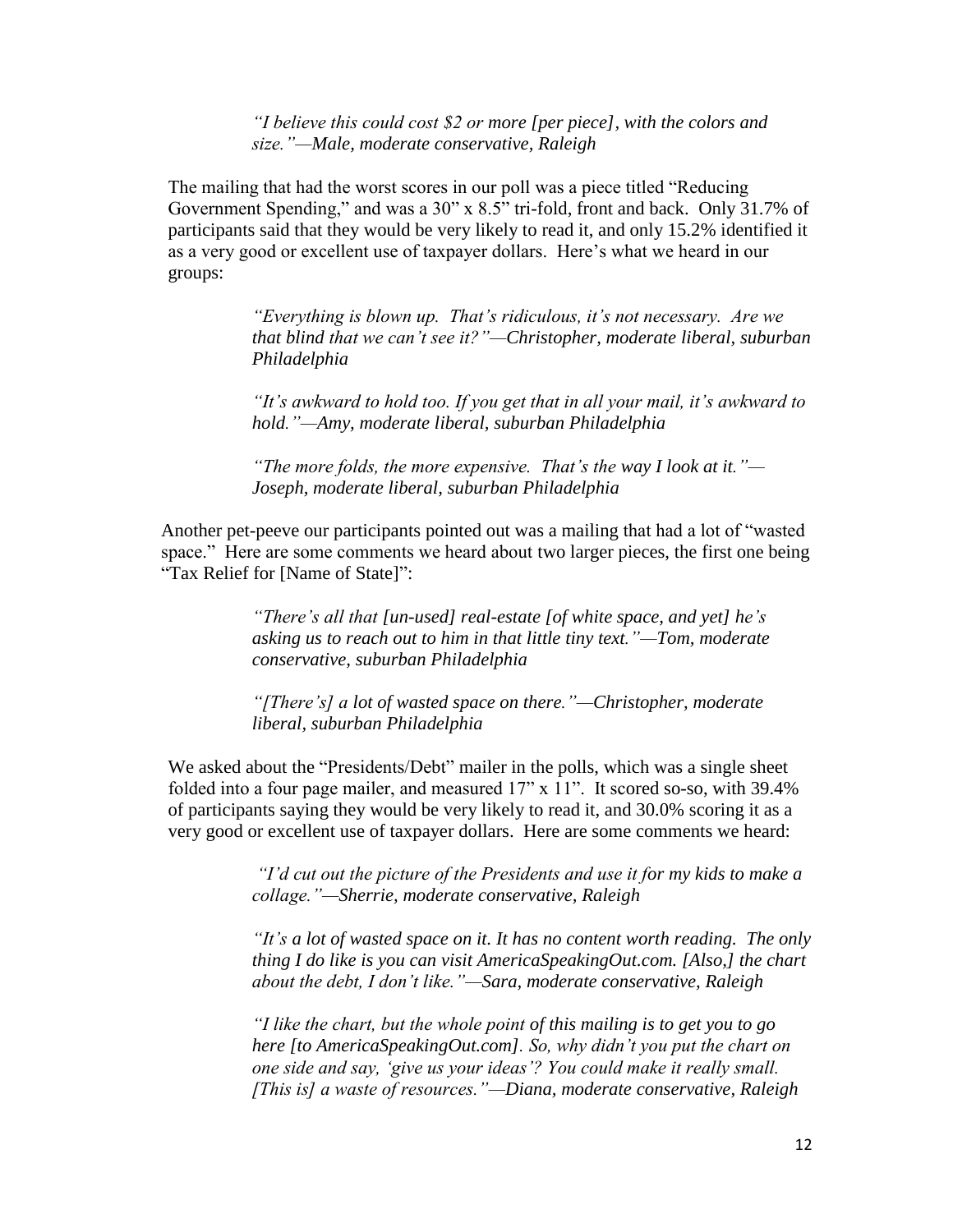#### **4) Mail pieces soliciting constituent feedback are better-regarded than mail pieces that merely inform**

Among a wide array of mail pieces, ones that demonstrate Members are listening to constituents and want their feedback are most likely to be read, and are viewed as the best use of taxpayer dollars.

The e-newsletter sign-up mailer, described in finding #1, is the best example of this. Besides scoring at the top of our survey results, it also garnered these comments from focus group participants:

> *"I think it"s [a good use of taxpayer dollars]. This is one of the few things I've seen that asks for your input for something. It may not be everything.* It's not informative, but it's asking for your input. Whether they read it or *make a chart out of it, they"re getting something from their constituents."—Ron, moderate conservative, Raleigh*

> *"If this was my Congressman, that [mail piece] closes the gap between me and [him] for my communication. I"m willing to give them my email address, and that should be the last [snail] mailing from my Congressman to my home." —Timothy, moderate liberal, Raleigh*

> *"He creates the illusion that he really cares about what you"re interested in."—Connie, moderate liberal, Raleigh*

#### *Intimate you are listening to constituents*

Another mailing that tested well in our poll and in our focus groups was Adams" healthcare mailer, which was an 8.5" x 11", one page mailer (front and back). In our poll, 41.6% of participants said that they are very likely to read this healthcare piece. We heard from one constituent:

> *"I like that it"s directed at the majority of Americans. It makes me feel like he"s actually thought about my position on it."—Sara, moderate conservative, Raleigh*

#### *Provide a tear-off card*

We learned that mailings that provide a tear-off card for the constituent to contact the Congressman to sign-up for the Member's e-newsletter are extremely well received.

There was a mail piece that respondents evaluated in our suburban Philadelphia focus groups that we did not include in the survey, and it received an enthusiastic endorsement from both Democrats and Republicans there. This 11" x 6" piece was headlined "I want to hear from YOU!" and listed all of the Member's upcoming town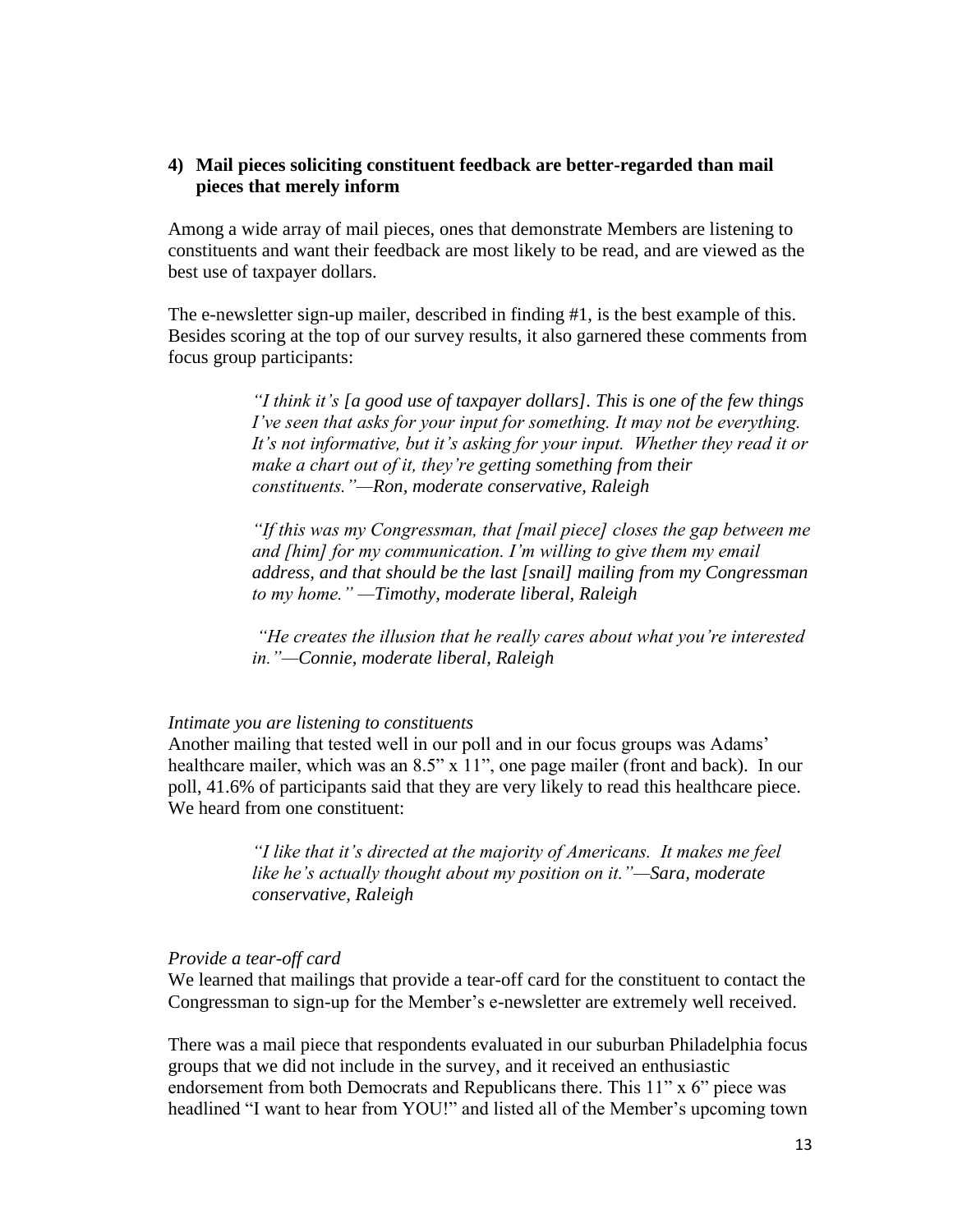hall meetings in the district. But what made it so well regarded was a message clearly highlighted in red below the list of town hall meetings—that read, "Can"t make it? I still want to hear from you." And that message was followed by a red arrow pointing to the postcard"s detachable, perforated reply card, where constituents could answer a brief three question survey and provide their e-mail address.

Here are some comments we heard in our suburban Philadelphia group of moderate conservatives about this piece:

> *"[The mailing] says "I want to hear from you." And they give you a post card to rip off. [That says to me], "I really do want to hear from you—I"m giving you a post card.""—JoAnne, moderate conservative, suburban Philadelphia*

*"They make it easy for you."—Brian, moderate conservative, suburban Philadelphia*

*"[It gives] the different places of the town hall meetings. That was interesting—you know where to go! It leaves me with a warm feeling towards the Congressman."—Lenore, moderate conservative, suburban Philadelphia*

*"My reaction would be—I"m going to the town hall."—Mike, moderate conservative, suburban Philadelphia*

*"I liked how he gave you the option, if you can"t make the town hall, here"s how to contact me."—Tom, moderate conservative, suburban Philadelphia*

*"I like that it has the contact numbers on the other side. My area, my guy to reach."—Dan, moderate liberal, suburban Philadelphia* 

The Adams e-newsletter signup mail piece referred to earlier also included a tear-off postcard; however, that tear-off was in the shape of an "L" and had to be torn in two places to detach it from the main mailing. The "L"-shaped detach was less popular among suburban Philadelphia groups than the straight-line detach, and our participants said that they"d be more likely to mail back a postcard that is easier to tear off.

> *"The [straight line detachable postcard] would be easier to rip off, because of the "L" shaped cut perforation [on this one]. I think subconsciously, having to tear it in two places affected our scores."— Mike, moderate conservative, suburban Philadelphia*

*"There"s something about the tear off that"s awkward. The "L" shape."— Charlotte, moderate liberal, suburban Philadelphia*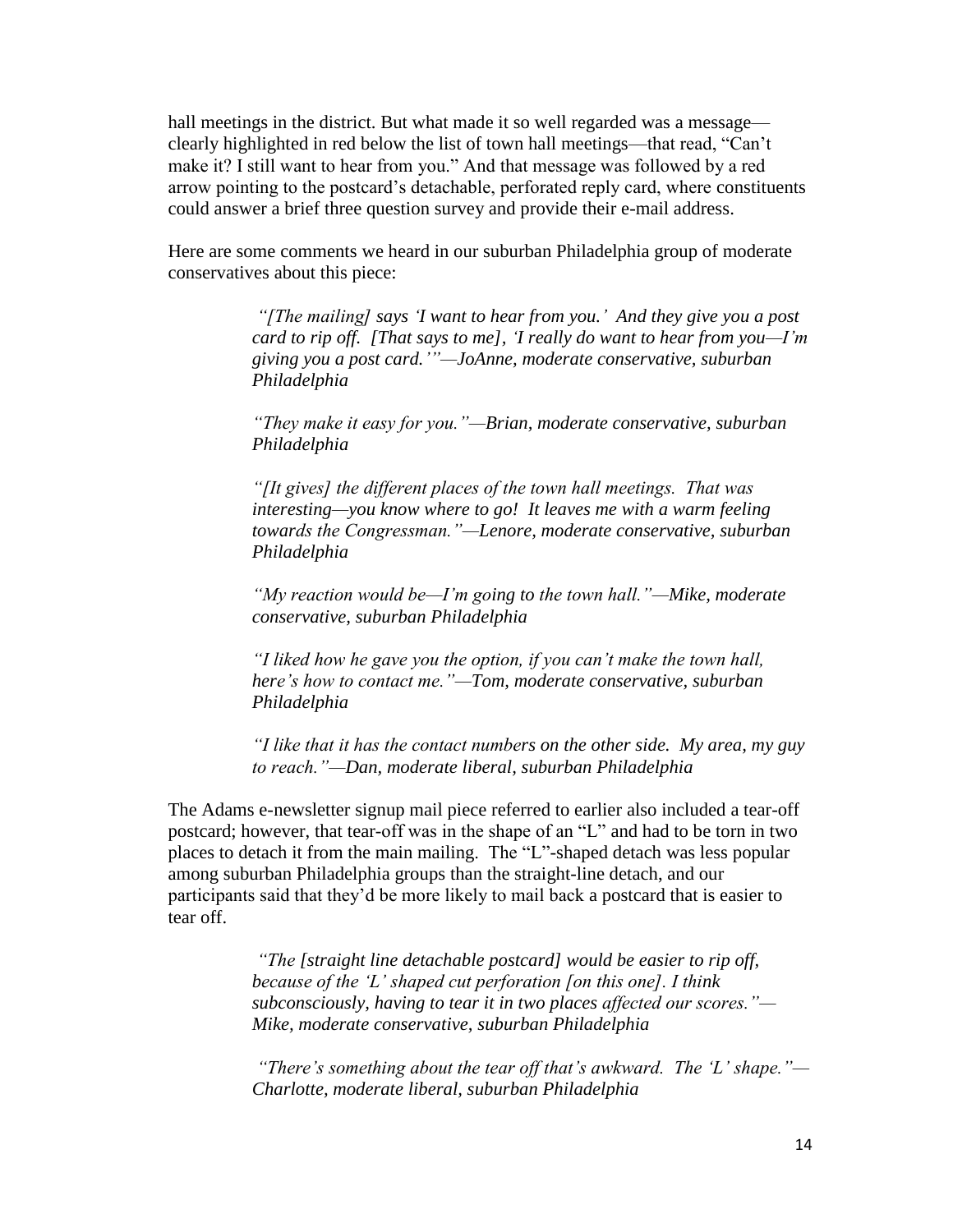*Supplying outreach information can partially redeem a lackluster mailing* Among mail pieces that did not score well overall, we found there were nonetheless portions related to hearing from constituents and connecting with them that stood out positively.

In our poll, the Adams' 2009 Annual Congressional Report scored next to last of all 12 mail pieces for both likelihood of being read and very good or excellent use of taxpayer dollars. It was a 17" by 11" four-color mail piece covering five different issue areas: "Spending, Taxes & Debt," "Bailouts," "Financial Crisis," "Healthcare," and "Stimulus." It was also very text-heavy. Only 33.3% of participants said that they would be very likely to read the piece, and only 21.9% said that it was a very good or excellent use of taxpayer dollars.

There were a number of negative comments about it from the Raleigh conservatives, such as:

*"It"s so long, so boring."—Billie, moderate conservative, Raleigh*

*"It"s a PR campaign. There are no facts and figures or anything worth reading in there."—Diana, moderate conservative, Raleigh*

*"I think it"s just fluff. There"s not a lot of meat. It"s something you"d put in the bathroom for your husband to read."—Sherrie, moderate conservative, Raleigh*

*"There"s nothing in here that hasn"t been published [before] in some way." —Sara, moderate conservative, Raleigh*

Despite its poor performance in the research, one focus group participant liked the accessibility component:

> *"I would read it because it said* Annual Congressional Report*, and it covers several different things, then it gives you computer places [to go to]: Youtube, Twitter, and Facebook."—Connie, moderate liberal, Raleigh*

And we heard this similar comment about the Adams healthcare mailer:

*"He reached out to me with this. What I like, and it"s a simple thing, but it"s got his email address there where I can do my part and meet him halfway for additional information."—Timothy, moderate conservative, Raleigh*

*It would help if Members paid the freight on reply postcards*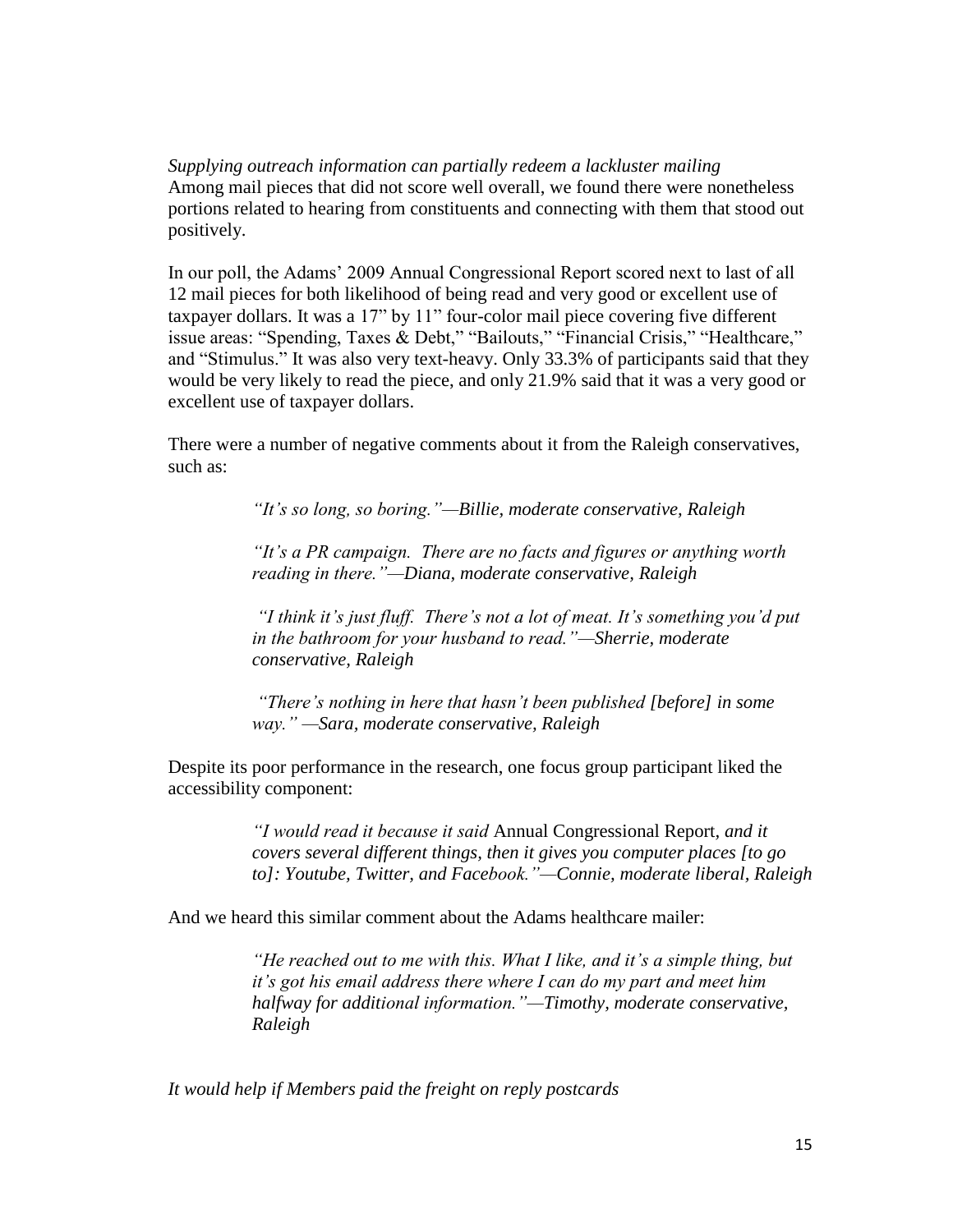Some constituents resented that they would have to put a stamp on a reply postcard to mail it back to a Member (though under House rules that"s what"s required; no participants knew that).

Here's what we heard about Adams's popular "I want to hear from you" mail piece:

*"Is there a place where postage gets put on it? That really irks me. Because it should"ve been free. If he wants to hear from me, why should I have to put postage on it? He has more money than I do. I"m biting my tongue. I just feel that free postage says, "Hey, I"ll send it in." Because even if I didn"t care, I"d send it in. Postage free!"—JoAnne, moderate conservative, suburban Philadelphia*

*"I think you"d be more likely to send it back if it included the postage."— Rose, moderate conservative, suburban Philadelphia*

*"We"re already paying for the piece of mail, they could incorporate it, and they have bar code technology so it wouldn"t cost anything."—Mike, moderate conservative, suburban Philadelphia*

*"Postage free, with a caveat that if you supply your own stamp you"re helping [lower] the national deficit."—Brian, moderate conservative, suburban Philadelphia*

# **5) Make sure mail pieces pass the "smell test": Could they plausibly be confused with campaign literature?**

In all of our groups, we heard caustic comments about certain pieces looking like campaign mailings. Some participants also initially assumed some of the mailings they were studying were campaign pieces until informed otherwise.

In all instances, campaign-reminiscent mail pieces were viewed negatively. Here are some comments we heard about the Adams healthcare mailing, which was 8" x 11" and included bright blue colors and large type fonts:

> *"I feel like this is so campaign-y…It seems like it"s trying to lead and convince whatever he did is right, rather than just stating, "I voted no, the President is ignoring the majority." It just looks like every other campaign thing you get during that time."—Franklin, moderate conservative, Raleigh*

*"I"d say the same people who were doing his campaign publicity did this."—Diane, moderate conservative, Raleigh*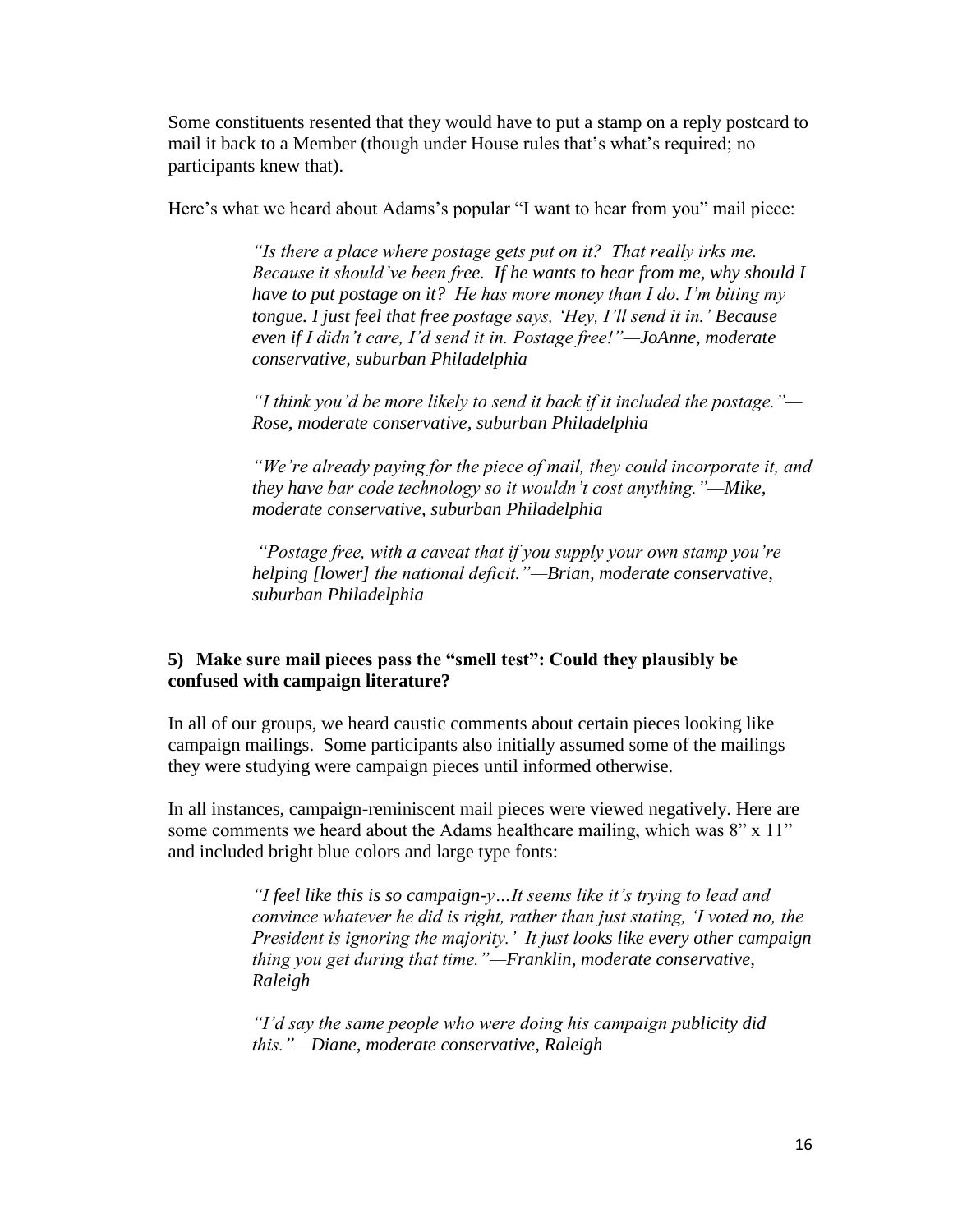*"I"ve never gotten anything that looks like this. Most of the stuff I get from my congressman is in an envelope, is better presented and looks official. This looks like something that would come from the campaign, and not paid for by the U.S. government."—Richard J., moderate liberal, Raleigh*

Here's what we heard from one participant about the extra-large tri-fold in four-color ironically titled "Reducing Government Spending":

> *"I don"t see the relevance of it, other than being campaign-y. What is the purpose of sending something like this out? I don"t know."—Ed, moderate conservative, Raleigh*

Finally, we heard this about the oversized "Tax Relief for [Name of State]" mailing:

*"[It looks like a campaign piece,] especially with the clichéd demographic pictures. He"s touched all the bases, even the single white female who opens a business, apparently."—Judd, moderate liberal, Raleigh*

*"It looks more like a campaign piece than it did official business."— Brian, moderate conservative, suburban Philadelphia*

#### **6) Constituents are skeptical; cite sources for your facts**

We heard in many instances that our participants did not like a mail piece because the information in it was "false." We probed on this point to understand their mindsets: Do they doubt the accuracy of information supplied by their Member of Congress, and believe that there is no system in place to check for verifiably false information?

Below are some comments we heard about Adams' healthcare mailing when we asked if it was a good use of taxpayer dollars. NOTE: In huge, half-inch type on the mailer, Adams says, "I VOTED NO," and then in somewhat smaller type it continues with "on this government regulation of healthcare, and I will now work to repeal it and replace it with real, market-driven solutions to America"s healthcare problems. I work for you." It does not cite the bill number, however, or date of the vote.

> *"I really don"t know whether he went no or yes. I"ll always have that question. He says he voted no, but did he? That would be my question."—John, moderate conservative, Raleigh*

*"I"d go check [that he actually voted like he said he did.]"—Diana, moderate conservative, Raleigh*

*"It should be [checked for factual accuracy.]"—Female, moderate conservative, Raleigh*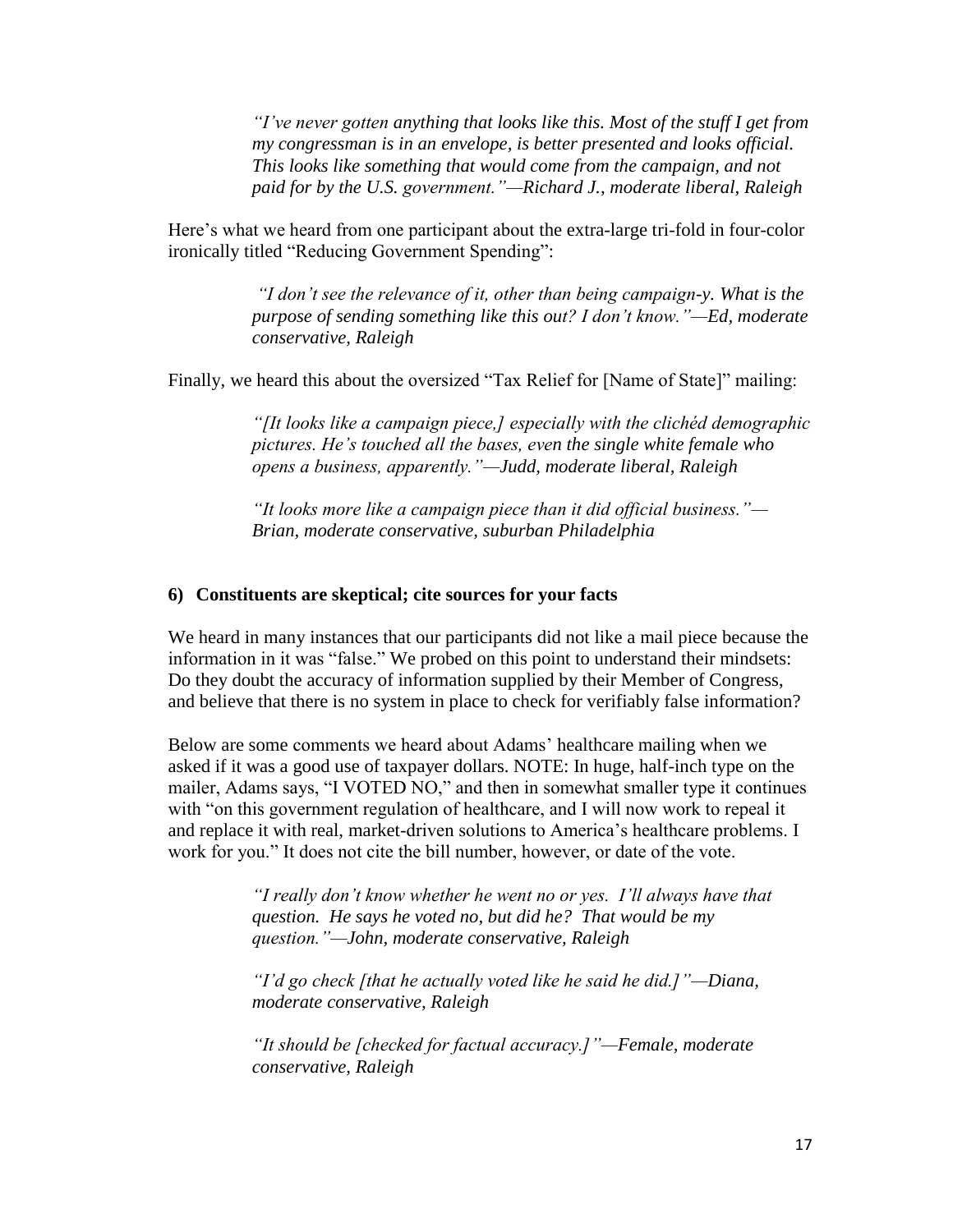All of the participants in our moderate conservative group in Raleigh said "no" when we asked if they think any facts reported in Congressional mail are checked for accuracy. We pushed them on this some more, and our moderator stipulated that a Member of Congress could not deliberately claim in a mail piece that he voted for something when he actually voted against it—or that the outcome of a Congressional vote was the opposite of what it actually was.

Still, half of these participants believed that their Member of Congress could use taxpayer dollars to send something that is factually incorrect. Here are some comments we heard about another piece, titled "Making Washington Work for You":

> *"I just glanced at the front and then immediately went to the content. Because it was something that affects me directly, I read it. I"d probably doubt the accuracy of it, and I"d go somewhere else to verify it."—Sara, moderate conservative, Raleigh*

*"It"s not about whether or not I agree, it"s inaccurate...Politicians have the right to produce materials for their constituents based on truth that they perceive. But inaccuracy, that"s a waste of taxpayer dollars."— Susan, moderate liberal, Raleigh*

You are always best off citing sources viewed by constituents as unbiased, such as the Congressional Budget Office. Here are some things we heard about a mailing called the "2009 Annual Congressional Report":

> *"It would be nice if it said where you can get more specific information, possibly from an unbiased source? You know, if they have nothing to fear…"—Jennifer, moderate liberal, Raleigh*

*"I like that it quotes the CBO. The Congressional Budget Office, they are bipartisan. I don"t think you could get more objective than that."—Brian, moderate liberal, Raleigh*

Finally here is a comment we heard about a mailing about the national debt:

*"When I first looked at this chart, it looks like a wild, exaggerated projection. But down at the bottom, it says Congressional Budget Office. But if it says that, you should have that in big letters"—Franklin, moderate conservative, Raleigh*

#### **7) Don't skimp on quality in the name of fiscal discipline; save money by mailing smarter**

Despite perceived concerns on the Hill about ostentation, constituents nonetheless expect professional-looking pieces of mail from their U.S. Representative in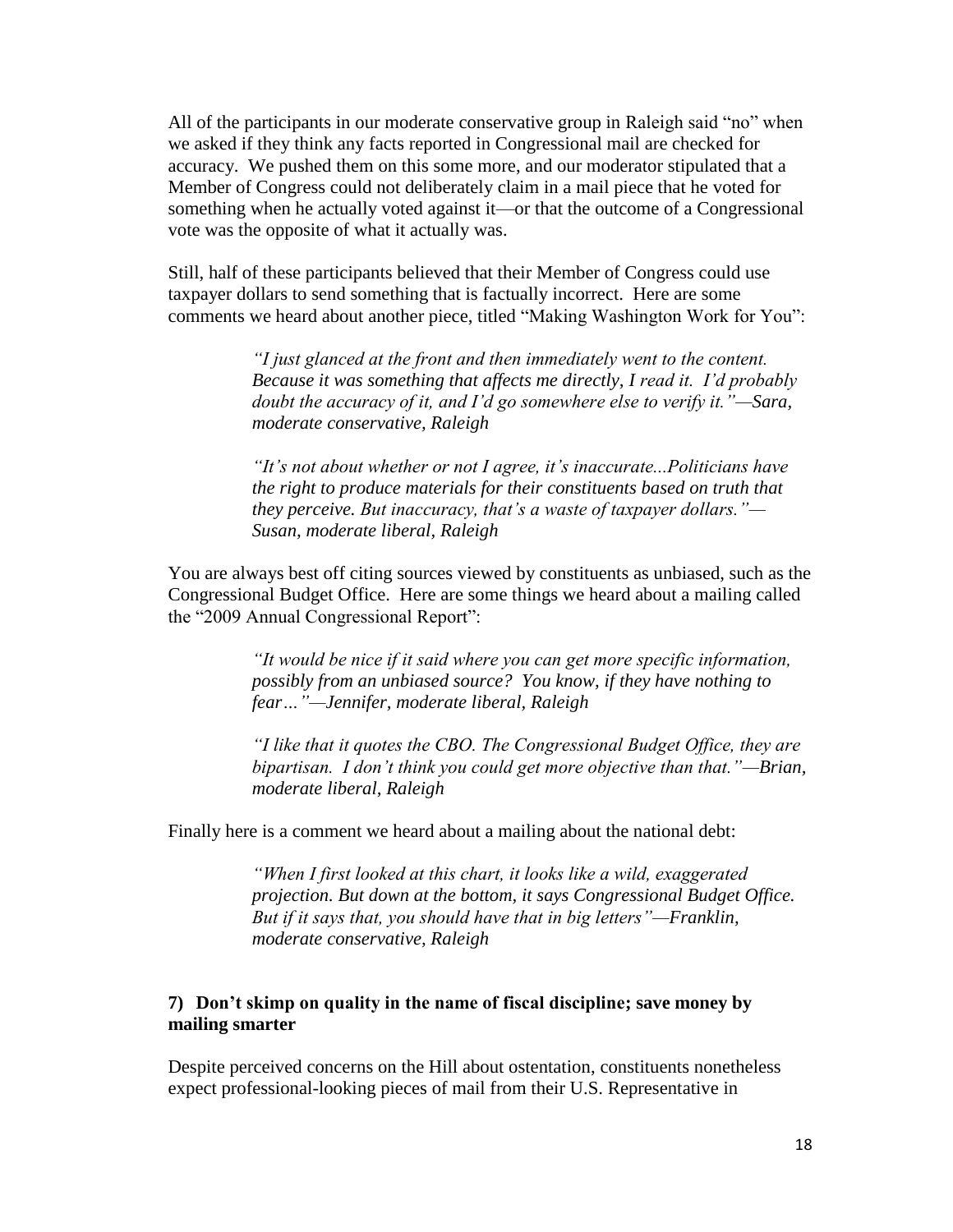Washington. In this era of fiscal discipline, Members should rely on other ways to save money than cutting corners on paper quality, design, or color. One way would be to send mail mainly to those more likely to read it (such as older constituents—see more, below), and another would be to send pieces that are smaller in size (such as glossy postcards, discussed above).

When one asks constituents what mail they prefer from their Member, they say they don"t want a mail piece that looks as though it was designed by an amateur and copied on a Xerox machine.

One sharp-looking, glossy, four-color postcard we showed to focus group participants elicited the following comments:

> *"It looks official, because of the layout and maybe the [paper] material. The contact information's easy to find and it's aesthetically pleasing."— Alexis, moderate liberal, Raleigh*

*"It clearly communicates who it"s from and its purpose. It"s very informative and makes good use of the space."—Rita, moderate liberal, Raleigh*

We asked our moderate liberal focus group respondents in suburban Philadelphia if the mailing were flimsy, would they be as likely to read it? More than half of the participants said that they would be less likely. Evaluating a 17" x 11" two-page bifold mailing on healthcare, printed on glossy card stock, respondents said the following:

> *"I like the quality of the paper. When you pick up the mail and you have all the other pieces in there, that one will stick out. If the paper is flimsy, I"d be less likely to read it."—Michael, moderate liberal, suburban Philadelphia*

*"The colors really grab your attention."—Mario, moderate liberal, suburban Philadelphia*

*"I think that if it came [on flimsier paper], it"s more of a trash item."— Dan, moderate liberal, suburban Philadelphia*

Our moderate conservative group in suburban Philadelphia compared two similar mail pieces to one another and told us why they preferred one slightly over the other. One reason was the quality of the paper, and participants told us that they would have rated the non-glossy mailing higher if it had been printed on glossier stock.

> *"The [inferior] feel of the paper…the glossy versus the plain paper. You know those circulars I get from the grocery store? If it fell into that pile, I"d probably think [the Congressional mail piece on inferior paper] was*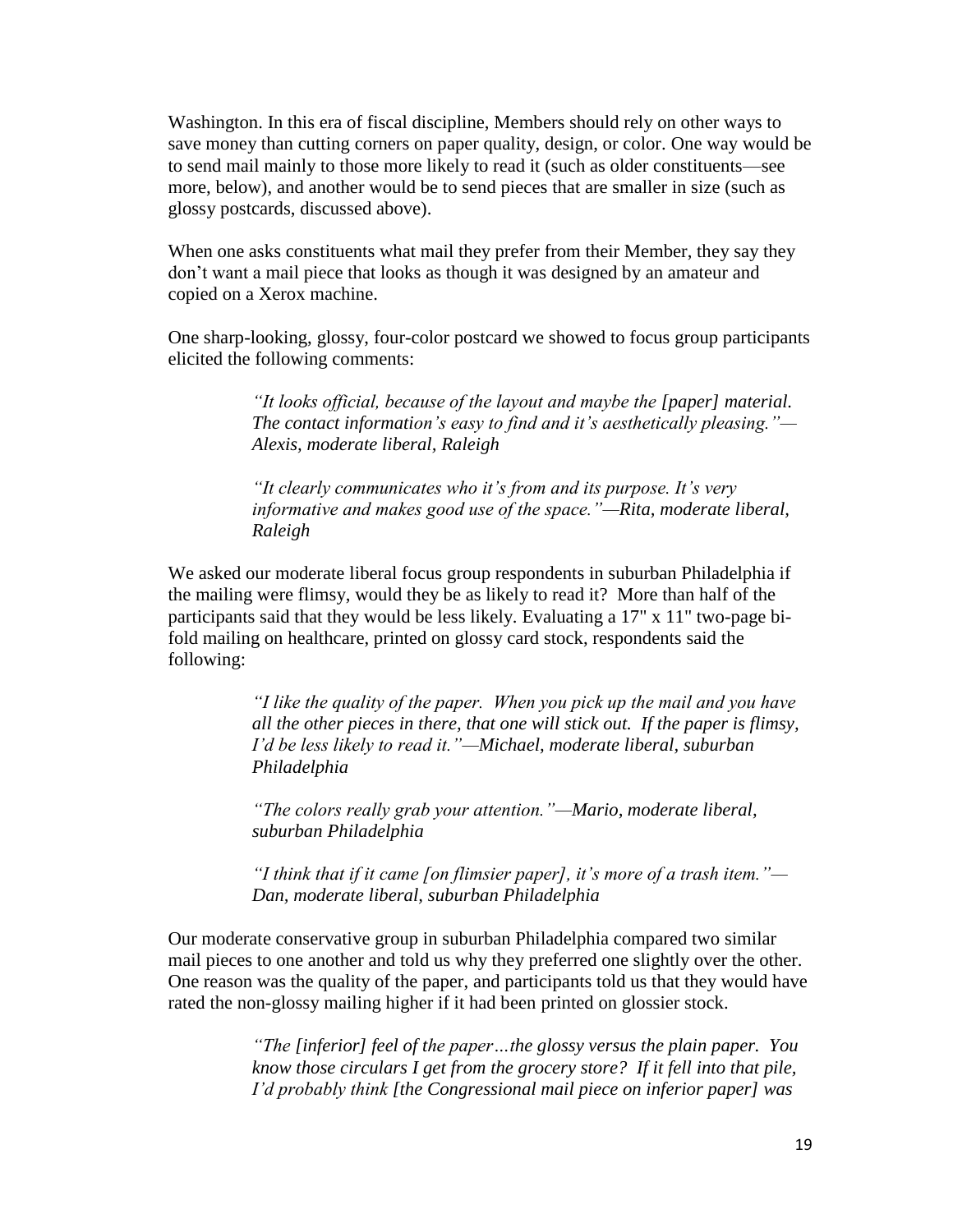*one of those without even looking at it."—Jackie, moderate conservative, suburban Philadelphia*

*"I personally like the harder, stiffer paper. "—Timothy, moderate liberal, Raleigh*

A few participants in the groups were still concerned about the cost of sending out mail items, but intimated they don"t want to see a significant diminution in the quality of what Members produce:

> *"They could get that higher quality [paper] but shorten it a little bit."— Mario, moderate liberal, suburban Philadelphia*

*"There are several different versions in [the variety of mail shown to focus group participants]. There are two in particular that stuck in my mind that were done very similar to like a Kinkos style. Now I"ve done professional printing before, they could"ve taken that approach the same way, using not a high stock quality, go to the next lesser down, spend 10 cents less, and still get the same end result of quality. You"re paying not only 10 cents for the print, but another 15 cents for the weight in the paper stock. Thirty cents times the number of prints they make, it becomes quite costly."—Christopher, moderate liberal, suburban Philadelphia*

*"I feel [that Members of Congress shouldn"t be sending beautiful fourcolor pieces], because I think they"re over-spending [by] taking the top quality of something."—Debbie, moderate liberal, suburban Philadelphia*

#### **8) Older constituents are more likely to actually read what you mail—be kind to them and ditch the small font sizes**

Our survey showed that older constituents are more likely to read or skim Congressional mail that is sent to them than younger constituents are. We asked in our survey: "When you receive an unsolicited piece of printed mail from your Congressman, a piece that is NOT associated with an election campaign, do you usually read it entirely, skim it, or toss it out without really looking at it?" The responses were: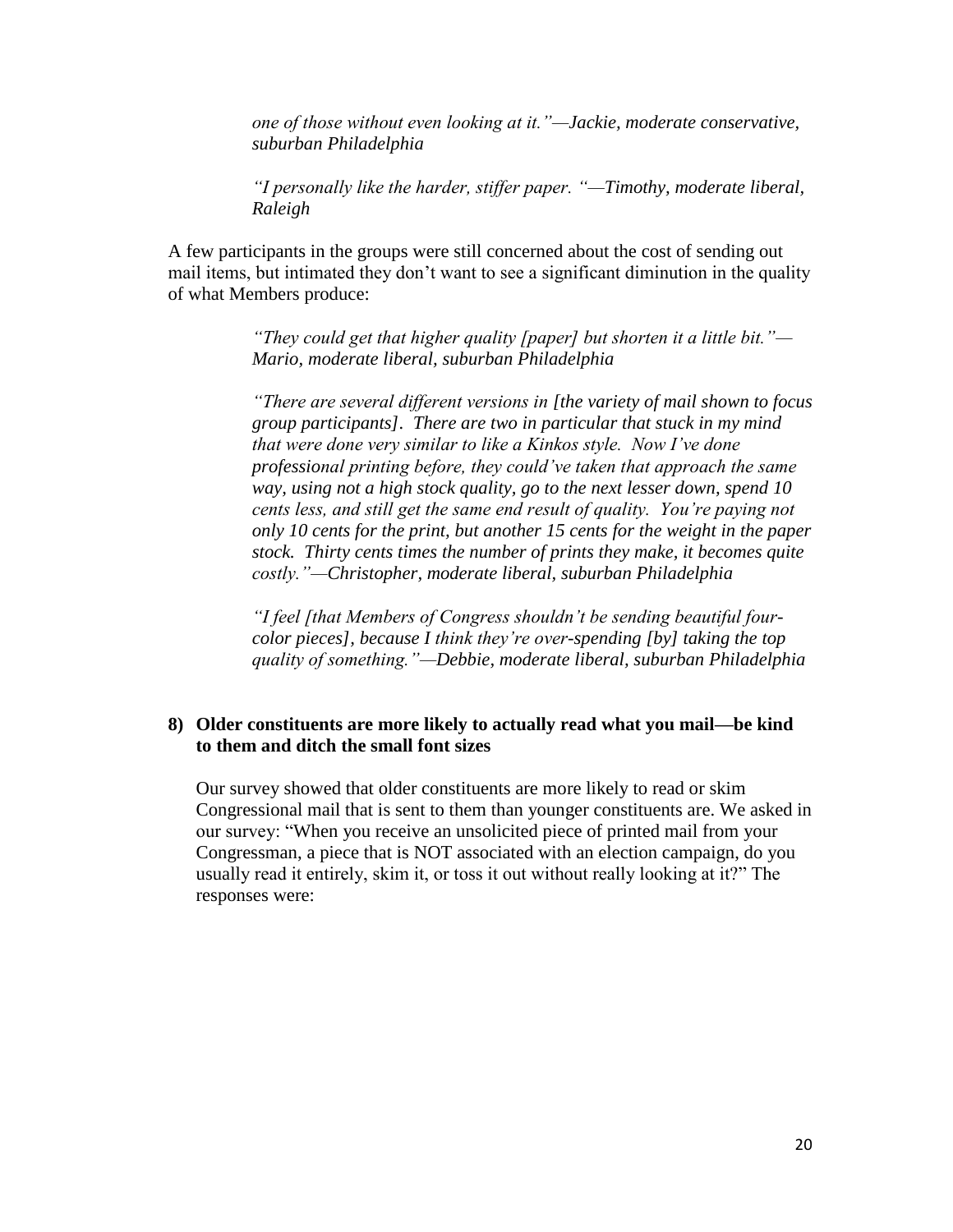

To that end, our focus group participants, both young and old, said that the font sizes on several of the mail pieces were too small to read:

> *"If you put six or seven items in something smaller than this, you"re going to have fonts that are so small, you won"t be able to read it."—Ron, moderate conservative, Raleigh*

> *"The only thing is that someone of my age would appreciate a little bigger font. It"s a little bit small print."—Rita, moderate liberal, Raleigh*

*"I could barely read it, the print was so small, you have to really look close."—Mario, moderate liberal, suburban Philadelphia* 

## **9) Constituent service is important, but don't send an entire mailing about one specific service to the entire district**

A mailer we showed to focus group participants on how to get a passport with the help of the Congressional office was not well received. Only 37.5% of the respondents said they would be very likely to read a four-color, 8.75" x 12" passport renewal alert printed on glossy card stock.

Our focus group participants felt that the passport renewal alert mailing was a low priority issue and the mailer was a waste of taxpayer money.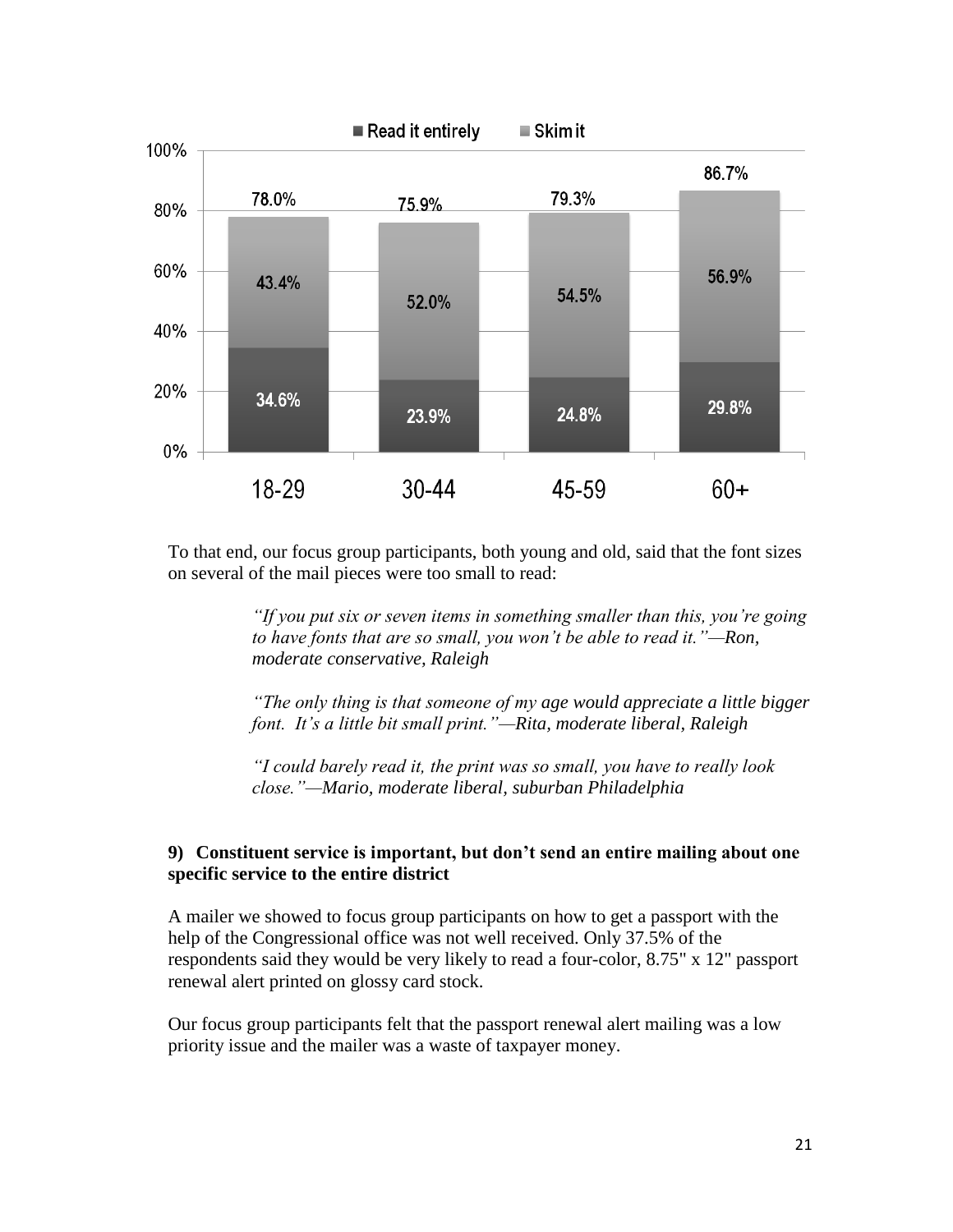*"Of all the issues they choose to talk about that are important in the district, this is what they go for?"—Clay, moderate liberal, Raleigh*

*"It seems like a wasted issue. Why would you spend money sending something like this out, when you have other issues that affect everybody? You have what, 3 or 4% of the population that are traveling outside the country?"—Ed, moderate conservative, Raleigh* 

*"It"d actually anger me. I"d actually call in. It"s not the government"s job to make sure Stella can get her groove back in a foreign country."—Judd, moderate liberal, Raleigh*

Keep in mind: Constituents told us they assume that if they are getting a particular mailing, every household in the district is also getting that same mailing. When asked, all of our focus groups were in agreement that the mailings were probably not targeted to specific households in the district. For example, the idea that the Congressman would send a letter about the PUPS Act only to dog owners seemed unlikely to them.

#### **10) Finely-targeted proactive mail allows Members to tell a nuanced story to key audiences that might otherwise be overlooked**

It used to be that targeting by Congressional offices was limited to sending mail pieces to very large constituencies, such as seniors and veterans, if they were already tagged in the office"s database because of prior contact. That limited view of targeting has expanded remarkably in recent years, and Members' offices are becoming increasingly sophisticated in their use of micro-targeting to reach larger numbers of ever-narrowing categories of constituents—including constituents who had never contacted them in the past.

For the purposes of this study, we used the text from two narrowly-targeted letters sent by actual Members of Congress and converted them into letters sent on Congressional letterhead by our faux Congressman, Michael Adams. We told survey respondents to assume that the locations referenced in the letter were in their own Congressional district.

The first letter, two pages long, was in support of the PUPS Act, which is designed to close a loophole in Federal law that allows "puppy mills" to avoid what Adams terms "reasonable regulation."

In the above section of the report, several focus group participants objected to the letter"s length, particularly when compared to one-page letters. Setting that objection aside, let's consider other critiques of the mailing by different sub-groups. We discovered in our survey, for example, that while these letters were likelier to be read by dog owners—the audience targeted in realty by the Congressman who wrote the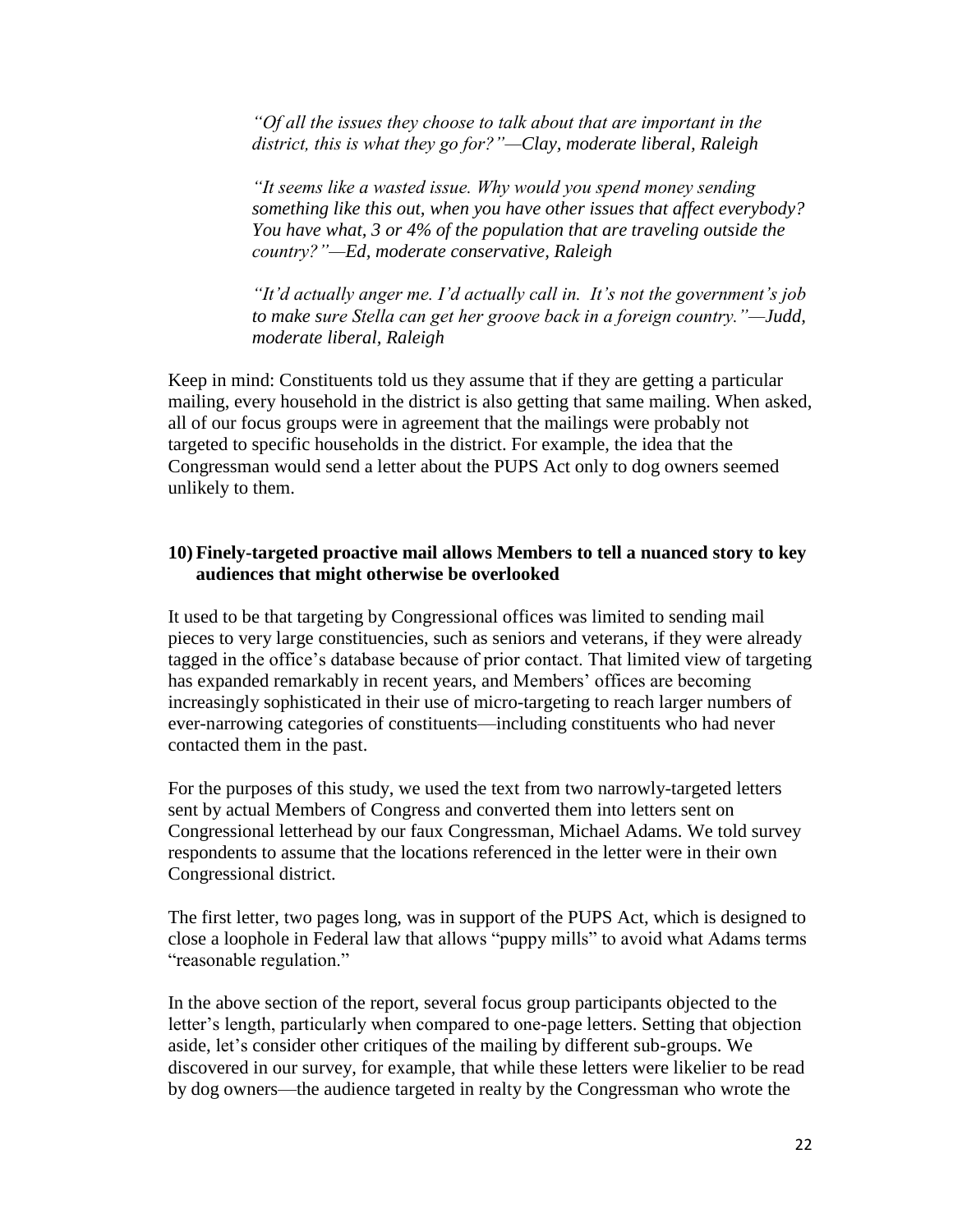original letter—than non-dog owners, the letter was even more likely to be read by Independents:



Furthermore, a higher percentage of Independents consider this Adams letter to be a very good or excellent use of taxpayer dollars than the dog owners: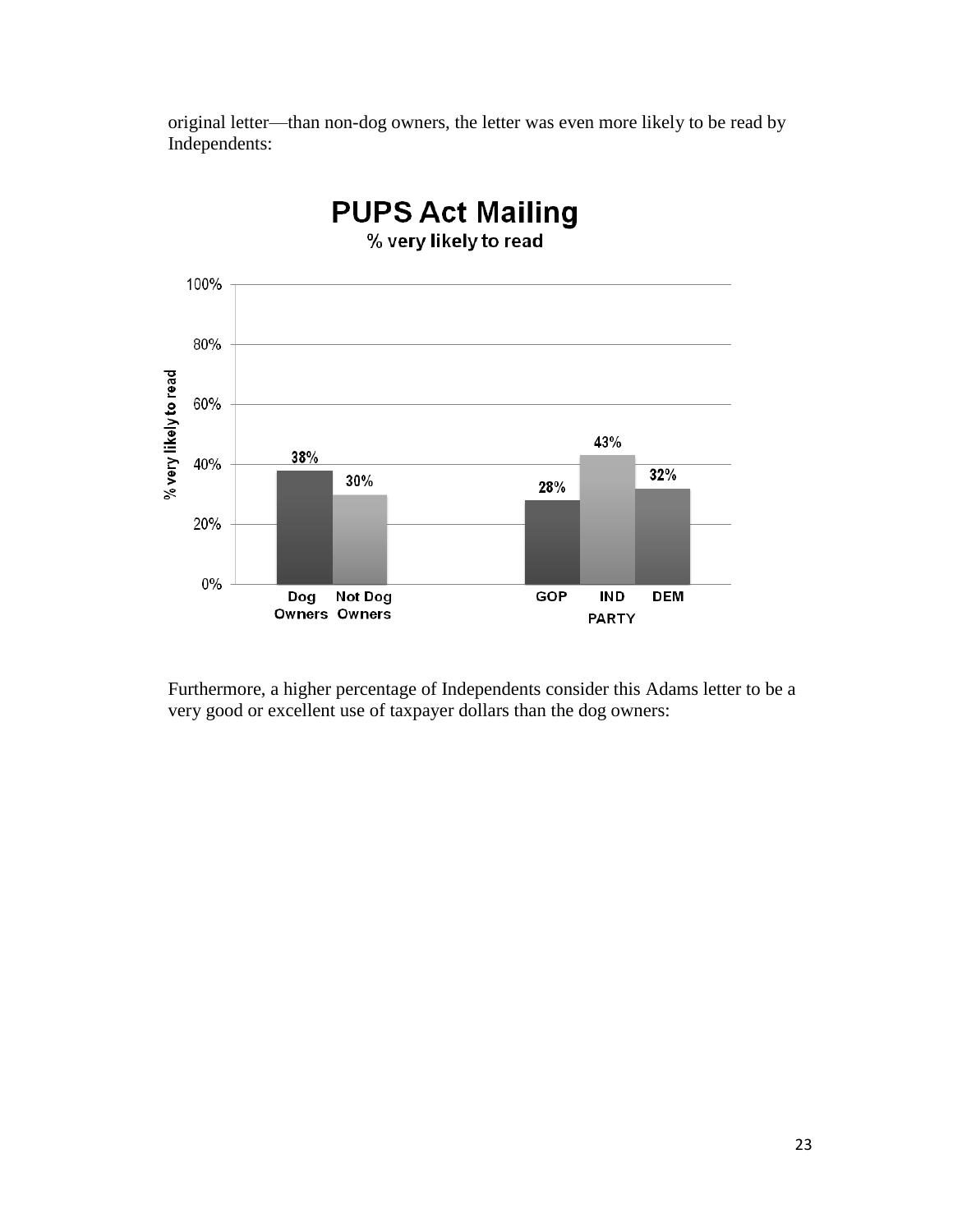# **PUPS Act Mailing** % who say mailing is very good or excellent use of taxpayer dollars



The second two-page letter on Congressional letterhead we included in our survey was also sent by an actual Member of Congress to donors to environmental causes who live in the district. We altered this letter to make it from Adams as well; it discusses the topics of "preserving farmland," "preserving history," "protecting watersheds," and "protecting the environment."

With this mailing, the reaction was pronouncedly positive for the intended audience, far more than for the dog owners in the PUPS Act mailing. Notice in the charts below the huge difference between those who consider themselves environmentalists versus those who do not. Notice, too, the clear partisan leaning towards Independents in terms of "likelihood to read" the letter, and the leaning towards Democrats in terms of the mailing's being viewed as a very good or excellent use of taxpayer dollars.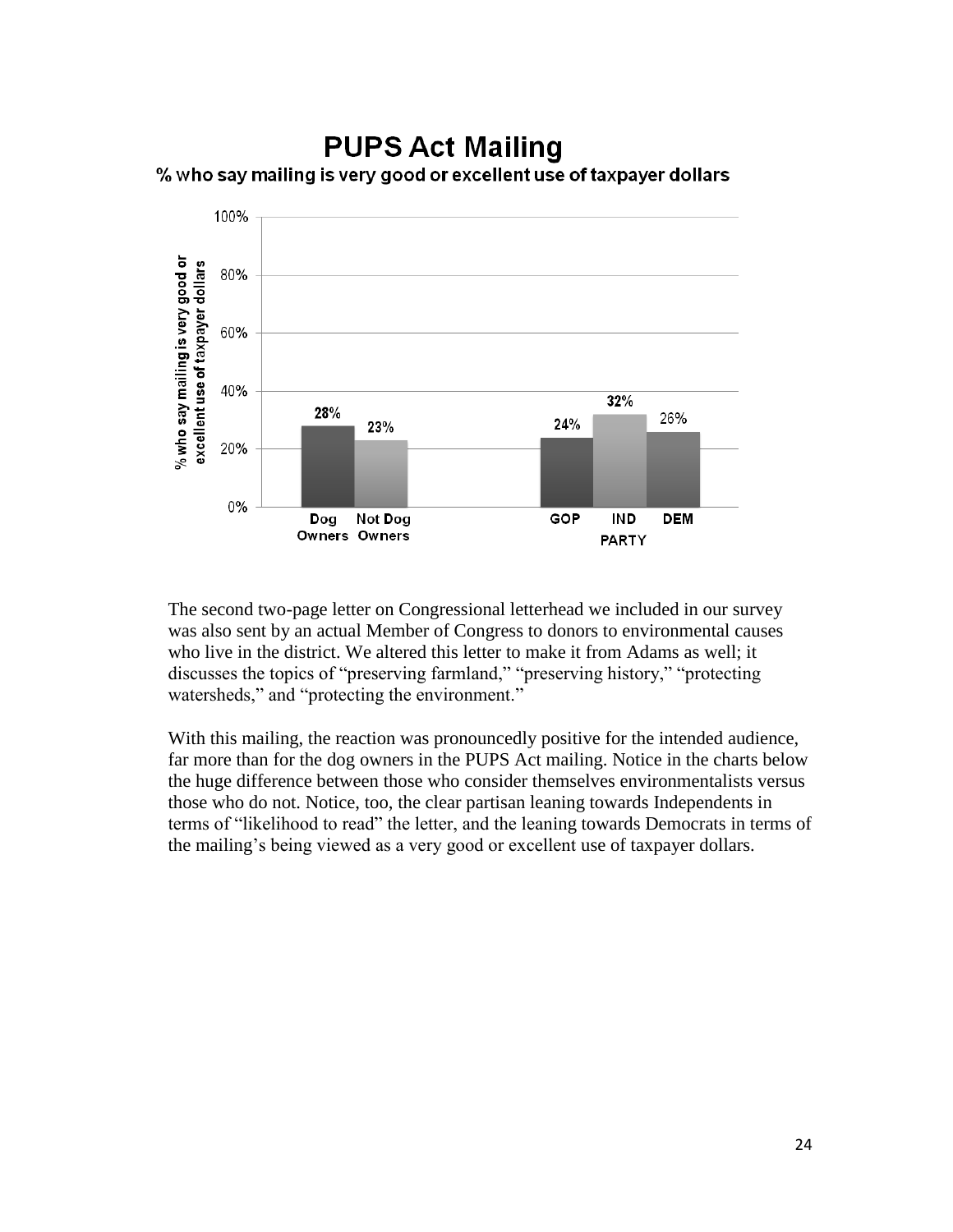

# **Environment Mailing** % who say mailing is very good or excellent use of taxpayer dollars



What is particularly intriguing about this feedback is that the actual environment letter was sent by a conservative Republican to his constituents. The survey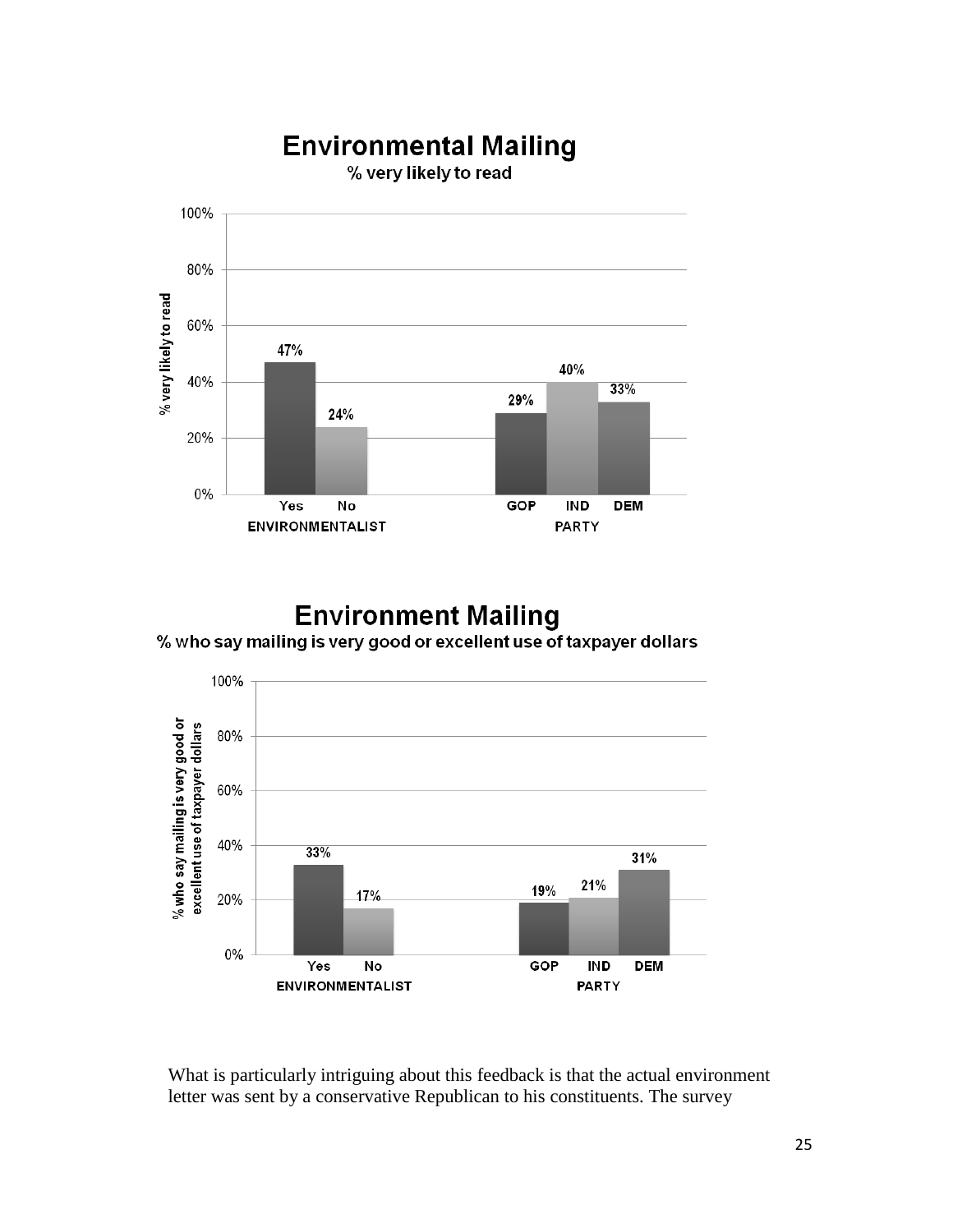respondents did not know Michael Adams"s party affiliation, so that might have accounted for some of their reactions to it. When asked about this mail piece before they knew the sender"s political leanings, we heard from Raleigh Democrats:

> *"He"s bipartisan in the way he works. He comes across as very sincere."—Susan, moderate liberal, Raleigh*

*"Even if you don"t agree with everything he says, you can still feel good about it."—Clay, moderate liberal, Raleigh*

*"He seems passionate."—Rita, moderate liberal, Raleigh*

*"I"m a Democrat and I would vote for this guy."—Susan, moderate liberal, Raleigh*

Once our focus group moderator inserted into the discussion that the Member is a conservative Republican, the Democrats did not dismiss the letter"s contents, though some were surprised to hear that information. Rather, some indicated they would want to read more about the Member"s position on the issue to make sure the information in the letter was accurate.

Overall, we heard that what accounted for the Democrats' warm reaction to this letter was that it talked about their local area (one that would be familiar to them, assuming they lived in Adams"s district); there"s a slight bit of personal detail about why the issue matters to the Member personally; the Member sounds sincere in what he"s describing; he takes the issue and raises it above politics—he makes it about the quality of life in the community; he makes a point of showing a willingness to be bipartisan (at least on this issue); and he relates the environmental issue to other issues—ones that give the letter a wider resonance.

## **11) The younger the constituent, the less bothered they are by the concept of targeting**

One very interesting—and surprising—finding arising from the focus groups discussions about the targeted mail pieces is that most of the respondents did not realize that they were being targeted, nor were they particularly curious as to why they might be receiving a certain issue-specific letter.

We heard several comments about how everyone's information is available all over the Internet, so they are accustomed to having marketers know a lot about them. It was only the older participants, who can remember a time when personal information was considered private, who expressed stronger reservations.

For example, we heard from older moderate Democrats: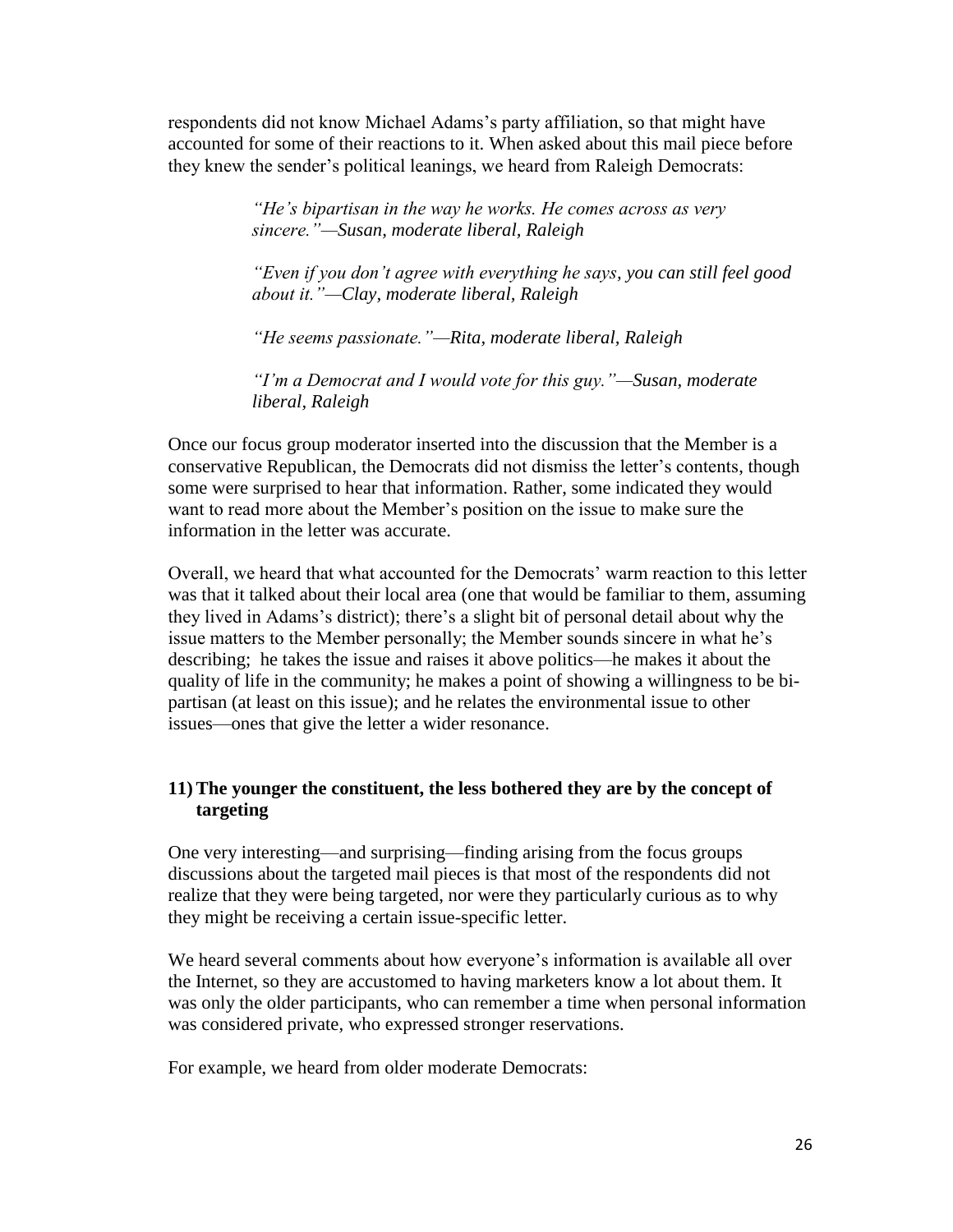*"I would feel better about it if I knew he had gotten this information because I had sent back a card or I gave him my interests so he knew I"d be interested in this, and then specifically sent it to me."—Connie, moderate liberal, Raleigh*

*"I don"t think there is a way he could get that information [about my being a dog owner] and not creep me out."—Rita, moderate liberal, Raleigh*

During our discussion with Republican voters in Raleigh, we asked about the idea of a Member of Congress"s sending a mailing on such a narrow topic as the PUPS Act. We heard:

> *"I"d assume the humane society sold my name and data and address."— Kelly, moderate conservative, Raleigh*

We then asked what it says about a Congressman who would do this type of targeting. We heard from this group that "It would tell me he"d done his homework," and "He"s put in the extra effort."

The moderator pushed harder on these Republicans, and said, "I"m not hearing "big government is intruding, they"re targeting me and invading my privacy." Why is that?" The reply:

> *"Our privacy is already invaded. I don"t agree that companies should sell our information, but it"s already out there."—Franklin, moderate conservative, Raleigh*

At another point in the session, Franklin said, "If I got a letter saying, "I"m your congressman. I know you're a student. Here's a bill that will affect you and here's how I voted,' that'd be like the coolest thing I've ever gotten. So [the Member] figured out who his students are, knows [how legislation] is going to affect them, and mailed to them."